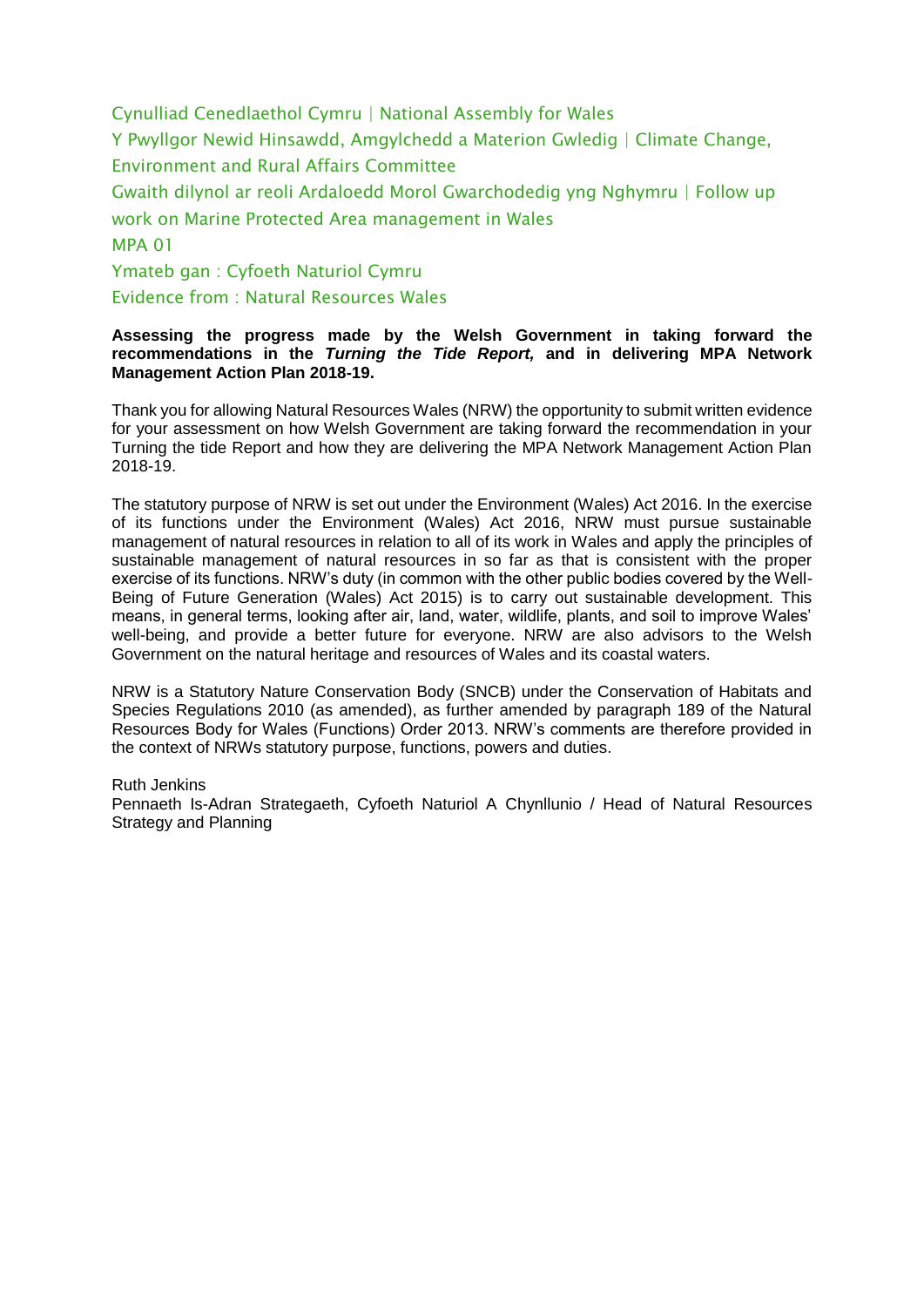# **Contents:**

| Introduction                                                                                                                                                                         | 3              |
|--------------------------------------------------------------------------------------------------------------------------------------------------------------------------------------|----------------|
| Question 1: Since the CCERA inquiry into Marine Protected Areas, and report to<br>the Welsh Government in August 2017:                                                               |                |
| 1b. Has the management of Welsh seas received sufficient resource and<br>strategic direction?                                                                                        | 5              |
| 1c. How has the condition of Wales' MPA's have changed?                                                                                                                              | $\overline{7}$ |
| Question 2: Last year the Welsh Government's approach to the MPA Network<br>Management was published. This included the 2018-2023 Framework and 2018-<br>2019 Action Plan. Do these: |                |
| 2a. Address the key issues of effective management of multi-use MPAs?                                                                                                                | 10             |
| 2b. Support the management of Welsh MPAs to conserve Welsh marine<br>biodiversity?                                                                                                   | 13             |
| 2c. Take account of lessons learned from current MPA managem19ent<br>activity in Wales (including designation, implementation and<br>enforcement)?                                   | 16             |
| 2d. Take account of the implications of the UK 's decision to leave the<br><b>European Union</b>                                                                                     | 17             |
| Question 1: Since the CCERA inquiry into Marine Protected Areas, and report to<br>the Welsh Government in August 2017:                                                               |                |
| 1a. What progress has been made by the Welsh Government against the<br>recommendations in the Committee's report?                                                                    | 19             |
| Annex 1: Results of indicative condition assessments by site and feature                                                                                                             | 25             |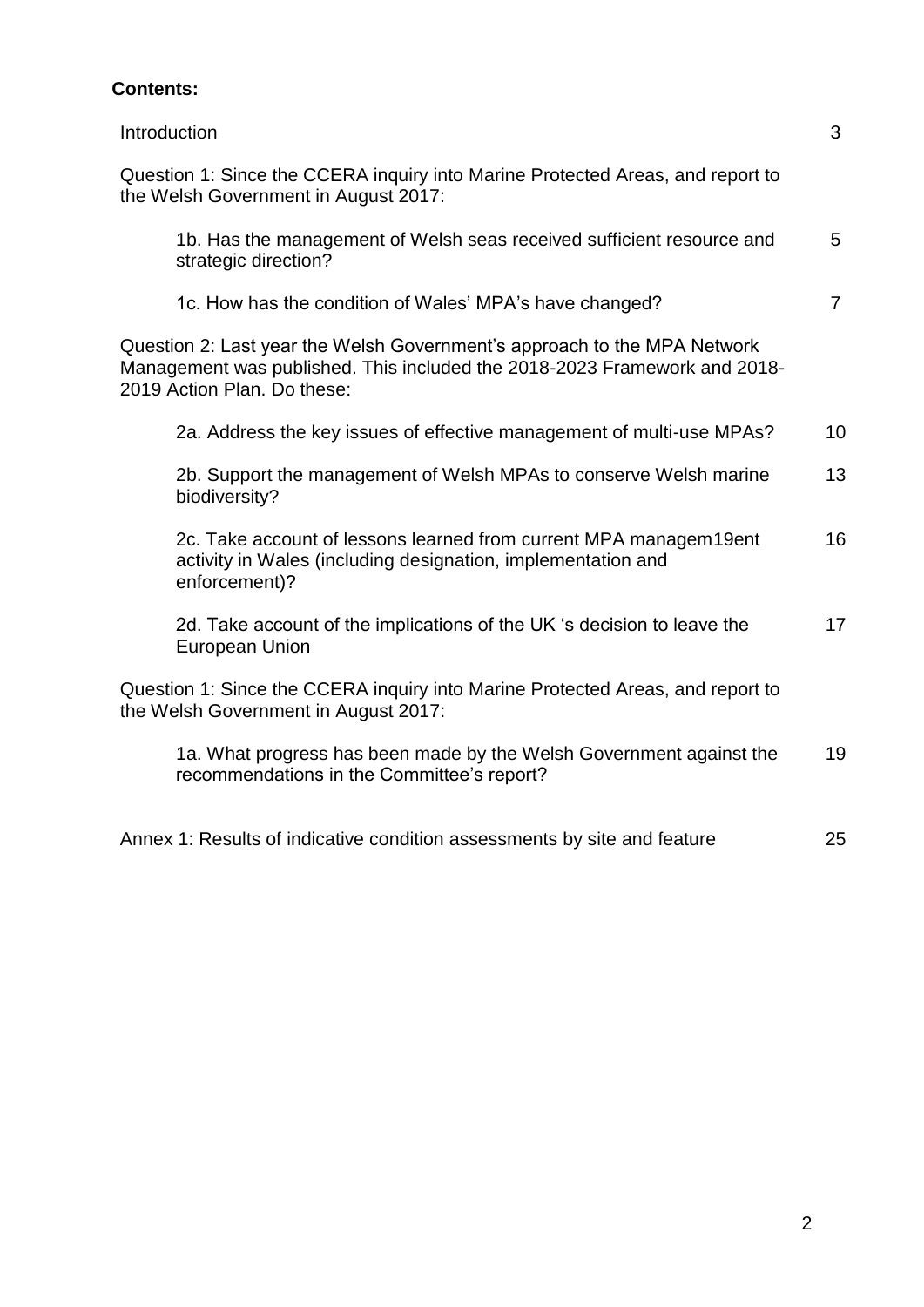### **Introduction**

The overall purpose of marine protected area (MPA) management is to achieve and sustain favourable condition of the features of MPAs. A well-managed network of MPAs has a positive impact on the health, functioning and overall resilience of the whole marine environment.

No single organisation has responsibility for management of MPAs in Wales. Management is a shared responsibility with the management of the different types of MPAs directly influenced by their associated legislative frameworks. Amongst MPA management authorities NRW does, however, have a particularly significant role due to:

- our remit to pursue the sustainable management of natural resources in relation to all our work,
- being the statutory nature conservation advisor to Government, and
- having a wide variety of relevant functions, including, for example: statutory advice (local and national), evidence, regulation, flood risk management and incident response.

As a result of our remit, NRW's work in MPA management is central in relation to evidence and advice on both the condition of MPAs, assessment of and advice on effective management, and delivery through a variety of advisory and regulatory functions. We therefore often lead work with other management authorities to advise on, support and deliver MPA management.

Although not always visible "on the ground", much of the management of protected sites is carried out through addressing the potential impacts of activities through both planning and regulatory processes.

Strategic planning processes such as the Welsh National Marine Plan, due for adoption this year, and various sectoral planning processes (e.g. The Crown Estate's planning processes for aggregates and renewable energy) set the context for the type of activity that is suitable and sustainable in Welsh waters and in different areas. The marine Area Statement also takes a whole-system approach and will identify the evidence and key opportunities for improving the management of natural resources across all of Welsh seas, including MPAs.

Activities that require permission to take place are regulated and assessed through various processes, including: Habitats Regulation Assessment (HRA), Environmental Impact Assessment (EIA), marine licencing, and a number of other consenting and decision-making processes. There are, however, activities that may impact on MPAs that are not normally regulated for which other management approaches are needed.

There are various challenges in detecting causal change in the marine environment, including the fact that is takes a significant amount of time for the result of any activity to be evidenced in a change to feature condition. Effective planning and assessment processes are therefore vital to ensure appropriate decision making upfront. There are also a number of processes underway to improve our understanding of condition over time, through monitoring and assessment.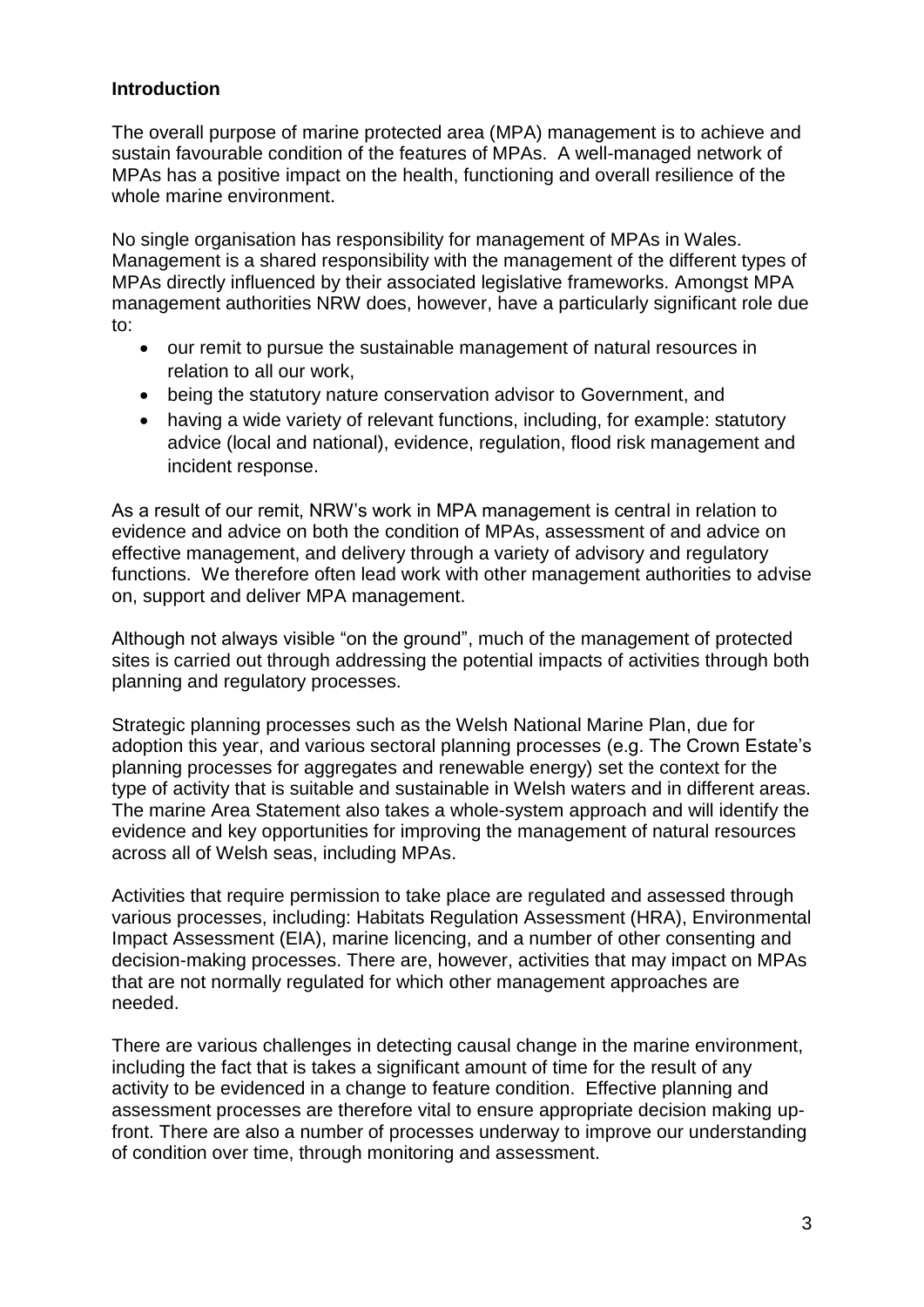NRW is committed to pursuing the sustainable management of marine natural resources (SMNR). Given the scale of the network, effective management of Welsh MPAs is a fundamental part of delivering SMNR for our coasts and sea. Addressed strategically at a network level, with clear prioritisation of activity and resources across the network, and fully integrated with whole-seas processes such as the marine area statement and WNMP, is, in NRW's view, the most effective way to secure sustained improvement in the management and condition of MPAs, and hence in the health and resilience of the wider marine environment.

(Please note: our response to question 1a is provided at the end of our comments, because our response to question 1a is in effect a summary of content across the other questions.)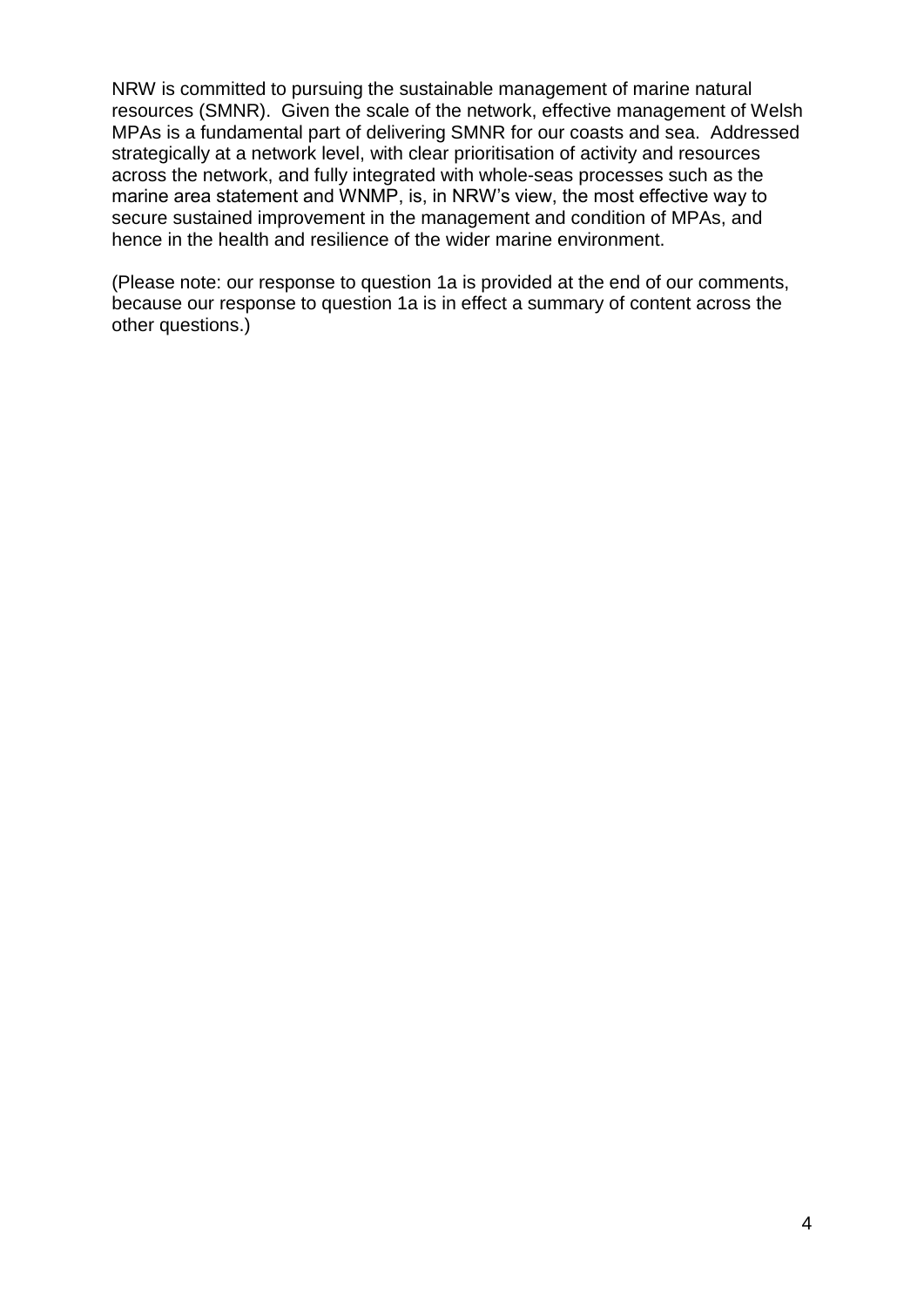## **1. Since the CCERA inquiry into Marine Protected Areas, and report to the Welsh Government in August 2017:**

### **1b. Has the management of Welsh seas received sufficient resource and strategic direction?**

## *Strategic direction*

The overall strategic framework for MPA management is derived from the wider policy and legislative framework for sustainable management of the sea at an international, UK and Welsh level. This includes, for example, the Marine and Coastal Access Act (2009), the UK Marine Policy Statement, Wales National Marine Plan (WNMP), Oslo and Paris Convention (OSPAR), Marine Strategy Regulations (2010), the Environment (Wales) Act (2016) and the Well-being of Future Generations (Wales) Act (2015). Together this framework provides the requirements and drivers to:

- create an ecologically coherent and well-managed network of MPA,
- consider MPA site and network management in the planning and licensing process;
- apply an ecosystem-scale approach to considering pressures on and state of the marine environment; and
- consider MPA management in the context of the delivery of sustainable management of marine resources and wellbeing.

Within this framework, strategic direction on MPA management in Wales continues to be provided by Welsh Government. A central strategic message has been the focus on the *network* of MPAs and improving management in areas that can have the greatest impact on condition across the network.

A key vehicle for developing strategic direction for MPA management authorities is the Welsh Government run MPA Management Steering Group. It is important that authorities with statutory responsibilities in relation to the management of MPAs have a forum where they can collectively understand their respective statutory roles and responsibilities, and where they can begin to develop their understanding of these, at an MPA network scale.

The Steering Group has renewed its purpose and direction through the joint production of the MPA Network Management Framework and MPA Network Management Action Plan, building on the shared vision and objectives for the MPA network. The MPA Network Management Framework and particularly the Action Plan has provided a clear focus and stimulus for delivering effective management of our MPAs at the network scale. The annual action plan review and refresh cycle will continue this momentum.

# *Collaboration*

The MPA Network Management Framework and Action Plan clearly articulates the key priorities for improving the management of the overall network to the wider community of stakeholders. Now that the Steering Group is established and has begun to fulfil part of the original intention of management authorities collectively improving their understanding of their roles and responsibilities, NRW, and other management authorities, recognise that there is a need to develop wider collaboration with stakeholders on MPA network management.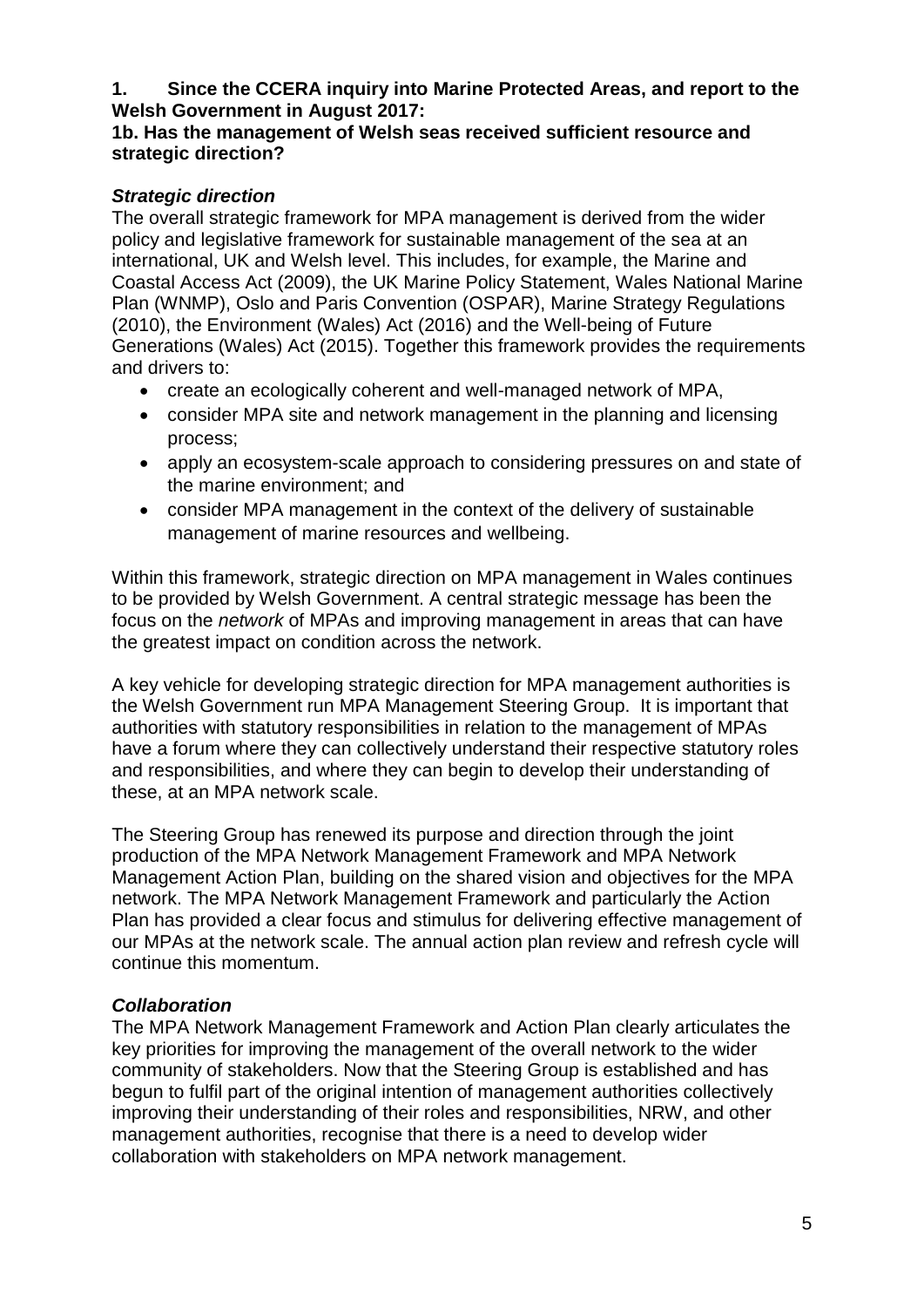NRW and WG have identified the need to develop a vehicle for shared stakeholder liaison, to provide the opportunity to work collaboratively across the range of interrelated marine ecosystem resilience work areas, including:

- MPA network development and management,
- addressing marine ecosystem resilience through the marine Area Statement and other Environment Act requirements, and
- opportunities in Wales in relation to the Marine Strategy Framework Directive (MSFD) framework.

We will discuss with stakeholders, via the Wales Marine Advisory Action Group (WMAAG), how they wish to see this working in the coming months with a view to commencing in early summer. Initial discussions will be held at the WMAAG meeting in May.

### *Resources*

Resources are always challenging especially in a climate of constraint across all parts of the public sector in Wales. Of critical importance, therefore, is the need to work in collaboration with Welsh Government and other partners to inform decisions on prioritisation of both work programmes and allocation of resources. For NRW, improving the condition of the network of MPAs through effective management continues to be a key priority in our marine programme and we are still committed to working with Welsh Government and partners to achieve this aim.

The production of the MPA Management Action Plan has facilitated the creation of a ring-fenced WG fund to support delivery of priority actions. For example, NRW has received additional funding for actions contained within the 2018/19 action plan, at a time when the evidence base to inform appropriate MPA management is one of the critical challenges in Wales and an area where NRW has a particular role and expertise.

NRW has also received funding from the Welsh Government-managed European Marine and Fisheries Fund (EMFF) for three projects linked to MPA management and marine biodiversity:

- Improving marine site level feature condition assessment reporting in Wales (£65,000)
- Biosecurity Planning for Pen Llyn a'r Sarnau SAC (£188,000)
- Native oyster restoration project (£144,000)

Although the funds are European, the selection of projects were judged against Welsh Government priorities, including those for MPAs.

At a strategic level WG has also been providing dedicated support to NRW since 2015 for capacity to help deliver a variety of priority work areas across the wider programme of marine work in Wales. This includes 2 posts that, amongst other areas of marine programme work, deliver MPA management evidence and action projects.

NRW is also going through a process of organisation design, part of which includes the creation of an Operational Marine Service, supported by, and working with, a strategic marine evidence and advice team. These changes will focus marine capacity creating a more flexible, adaptive and efficient service. The changes will help support MPA network management and also deliver an area focus with four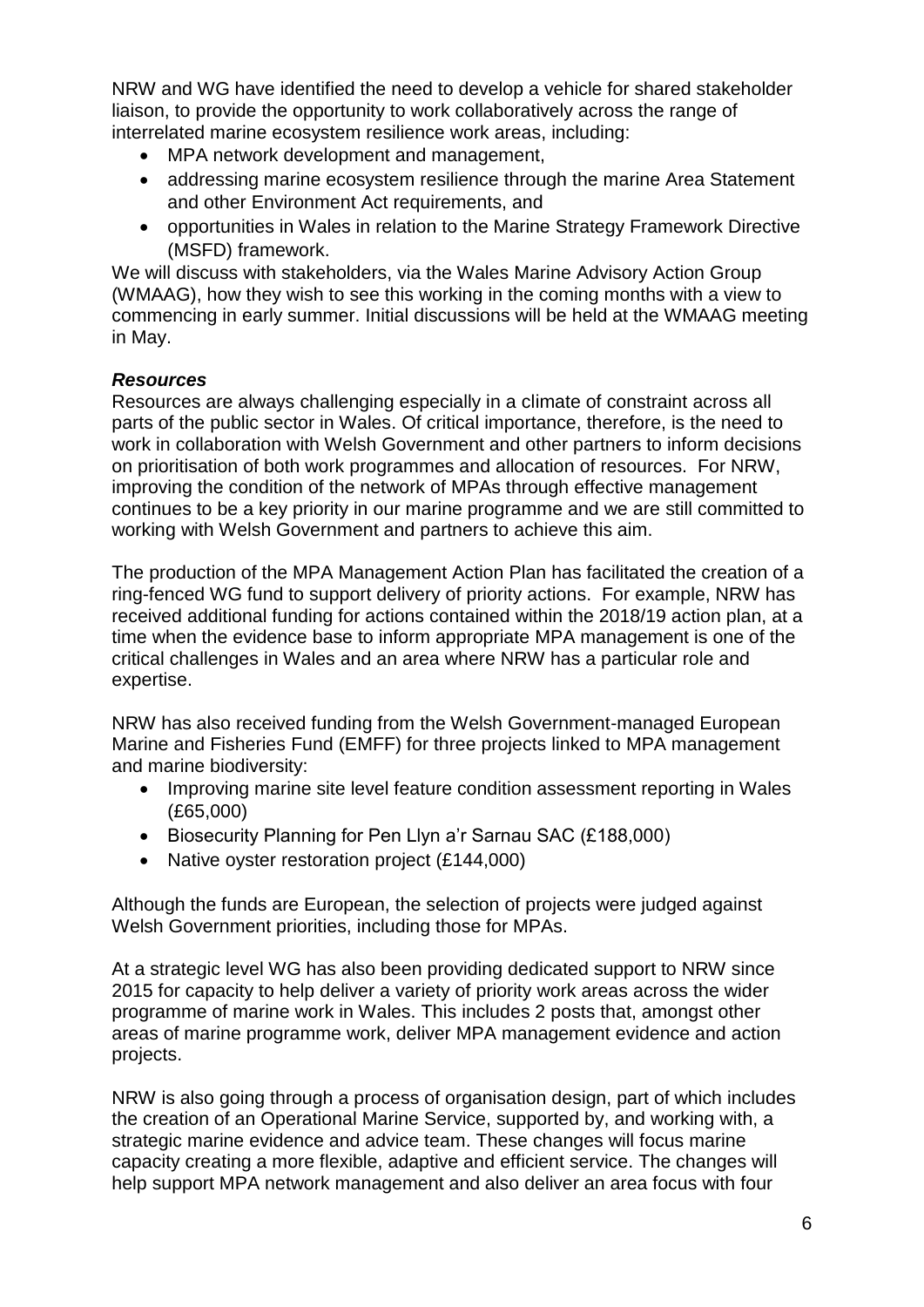lead area advice officers providing local and operational advice for all MPAs in four areas that together cover all Welsh coasts and seas. As a result, NRW is delivering an area-based approach with the necessary strategic direction, support and advice. It is important to reiterate that MPA management is a shared responsibility and multiple funding streams and staff capacity in different organisations are utilised for MPA management in different forms. In Wales, best use of available resources is being made in relation to MPA management and more resources have been made available recently, as identified, above. Enhanced resourcing, if and as available, through various avenues, would allow more action across a wider range of areas, including against the investigative work still needed before correct action can be identified.

#### **1. Since the CCERA inquiry into Marine Protected Areas, and report to the Welsh Government in August 2017: 1c. How has the condition of Wales' MPA's have changed?**

There has been a significant positive development in the assessment of the features of MPAs in Wales with the publication of the indicative condition assessments for all features of European marine sites in January 2018. This involved the assessment of 128 individual features across 22 sites in Wales. The results of the indicative condition assessments can be seen in Annex 1 and summarised in Table 1

| <b>Condition</b> | <b>Confidence</b> | <b>Number</b> | <b>Percentage</b> |
|------------------|-------------------|---------------|-------------------|
| Favourable       | High              | 39            | 30%               |
| Favourable       | Medium            | 13            | 10%               |
| Favourable       | Low               | 7             | 5%                |
| Unfavourable     | High              | 32            | 25%               |
| Unfavourable     | Medium            | 15            | 12%               |
| Unfavourable     | Low               | 10            | 8%                |
| Unknown          | N/A               | 12            | 9%                |
| <b>Total</b>     |                   | 128           |                   |

**Table 1:** Summary of indicative condition assessments

There are various challenges in detecting causal change in the marine environment, and a number of processes underway to improve our understanding through monitoring and assessment, these are set out below.

### *Challenge of detecting causal change in the marine environment*

As discussed with the Committee during the 2017 inquiry, it takes a significant amount of time for the result of any activity to be evidenced in a change to feature condition. As such, it is too early to say definitively whether any action in the MPA management action plan has led to improved condition – even major changes in activities can take many years to show a change in condition due to the time needed to show change and the difficulty of monitoring change. Ongoing monitoring is vital to detect change over these timescales.

Even when appropriate management has been put in place in the marine environment it takes time for positive effects to be recorded. For example, significant,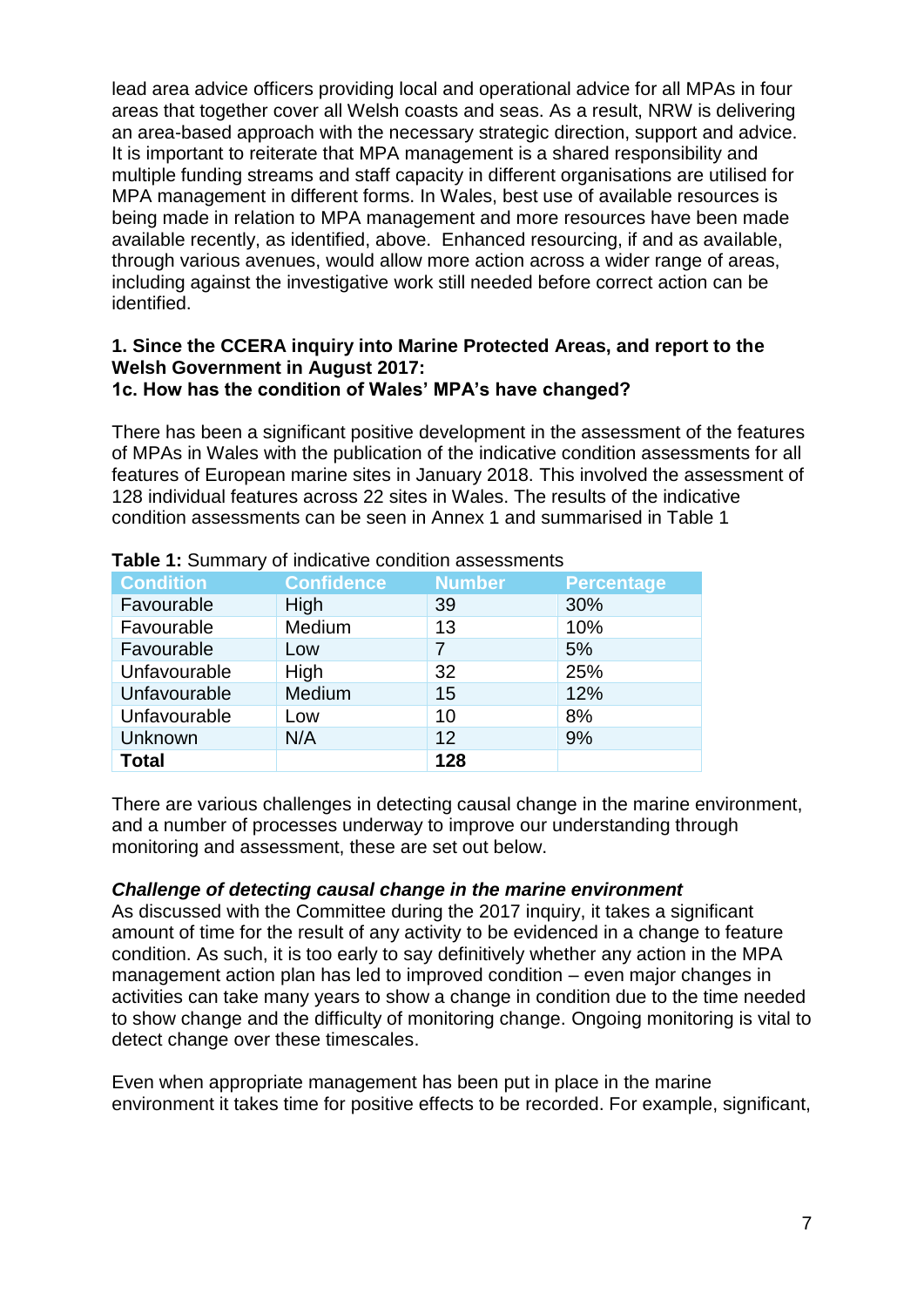measures<sup>1</sup> have been put in place to control mercury inputs into the environment across the UK. However, many Water Framework Directive (WFD) waterbodies are still failing for mercury<sup>2</sup> due to its persistent nature and may do so for a number of years before the impact of the management measures are reflected in monitoring results. This delay in response time between management and positive impact on condition is reflected in the absence of a time limit in the Habitats Directive for achieving favourable conservation status.

Recovery rates can also be very variable for example in the Pen Llyn a'r Sarnau horse mussel reef results from monitoring show physical damage to the reef persisting for many years after the damage has occurred.

Whilst a number of management actions have been put in place to address the issues identified within the MPAs, the scale of the features, combined with the time lag between implementation of an action and it manifesting clear positive results and the nature of the monitoring in place (which due to the size and nature of the features entails a sampling approach only) can make it difficult to demonstrate the direct links between action and condition. Overall, therefore, despite some good examples of positive results where there is more intensive and directed monitoring (see box 1), we are still amassing the evidence on the effectiveness of management measures on site and network condition. As a result, we are focussing effort in many areas, and in the current MPA Network Action Plan, on work to better understand the impact of certain activities and where and what management may, or as importantly, may not, be needed.

#### **Box 1: Skomer MCZ**

Skomer is Wales' only Marine Conservation Zone (MCZ) at present. The MCZ is monitored and managed by a small team of people, whose local liaison and regular patrolling ensures that byelaws are upheld. The removal of King scallops by any means has been prohibited within the MCZ since 1990. Regular monitoring has shown the average density of King scallops has increased from around 1-1.2/100m<sup>2</sup> pre-designation (1984) to 35/100m<sup>2</sup> in 2016. There has been good recruitment into the population, especially since 2012. These results suggest that the management of scallops within the MCZ, consisting of the byelaws and the enforcement of these through patrols, has been effective.

Despite the challenges identified above, we can, through regulatory processes and associated advice, identify development that has been designed to avoid impacts on MPA condition, and hence has helped to safeguard the condition of features or prevent deterioration; this is a very significant aspect of effective MPA management.

There are also a number of monitoring and reporting processes that will together over time continue to improve our understanding of changes in the marine environment and changes in condition of MPAs. These are set out below.

<sup>1</sup> <sup>1</sup> For example, the EU has banned the use of mercury in most products over the last ten years (http://ec.europa.eu/environment/chemicals/mercury/pdf/tackling\_mercury\_pollution\_EU\_and\_worldwi de IR15 en.pdf)

<sup>2</sup> WFD Waterbody assessments 2015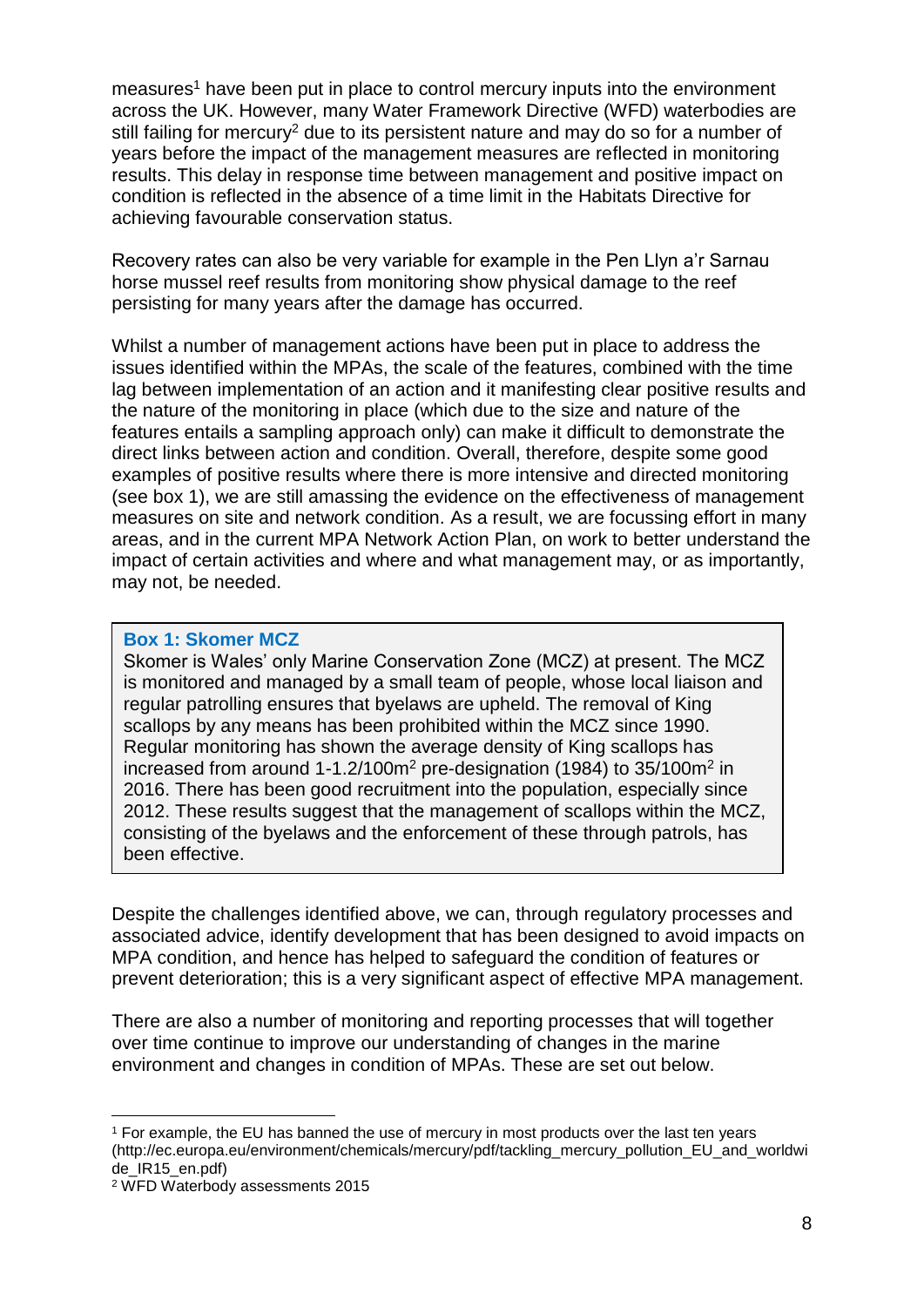### *UK marine biodiversity monitoring programme*

The difficulty in monitoring change is one of the reasons why the JNCC and the Country Nature Conservation Bodies (CNCBs), including NRW, have been asked by the UK and devolved Governments to provide advice on options for a joint UK marine biodiversity monitoring programme. The objective of this programme is to fulfil nature conservation obligations for monitoring in a more coordinated, costeffective manner, taking a risk-based approach to programme design, so that robust evidence for marine management purposes can be provided. The programme will monitor within and outside of protected sites.

Costed options for benthic monitoring in Wales are in the final stages of development. Once signed off, a costed plan for the final option preference will then be built into the business case being developed for all components at a UK scale (e.g. also including mammals, fish, birds, plankton and deep-sea habitats). These will then be presented through appropriate route(s) for ministerial approval; we await confirmation of the process and timescales at both UK and Wales levels. In the meantime, NRW continues to deliver out current marine monitoring programme, which contributes to various advice and assessment processes.

### *Developing the approach to site condition reporting*

NRW will repeat site level condition assessments at a timescale that will, ideally, allow detection of some degree of change. The EMFF project *Improving marine site level feature condition assessment reporting in Wales* aims to develop indicators and a process for reporting on condition of features protected in Wales' network of MPAs.

The main activities of the project will be:

- The development of a series of reporting indicators, to allow the more efficient assessment and reporting of the condition of MPA features;
- The development of agreed guidance describing how site condition assessments will be carried out on all our MPAs; and
- The trial of the new methodology on a European marine site (EMS) in Wales.

The main achievement of the project will be:

 The ability to carry out site level condition assessments leading to a better understanding of the condition of our MPAs in Wales.

On completion of the project NRW would be happy to bring the results of this EMFF project to the Committee as well as details of how it will be implemented within NRW reporting duties.

## *Article 17 reporting*

Since the MPA Management inquiry the UK has completed the country level assessments for Article 17 reporting. This reporting is based on Annex I and Annex II habitats and species across their range not just within sites and it may (and often does) give a different picture from site level feature condition assessments.

This round of Article 17 reporting has not been published or submitted to Europe yet and the assessments are not completed at the country level. However, after the Article 17 reports are submitted it is anticipated, depending on resources, that Wales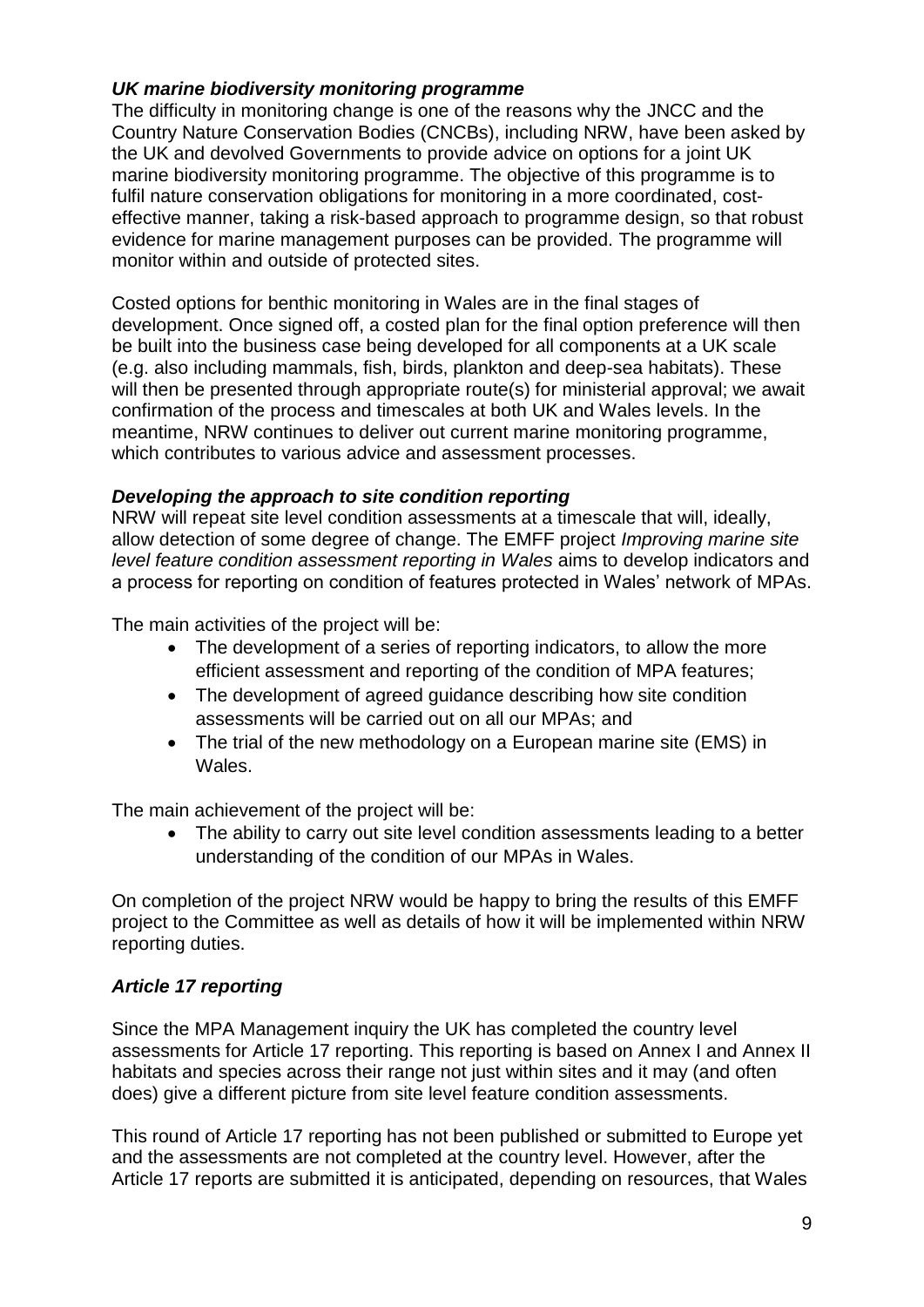will produce some country level reports to aid understanding of the state of Annex I and Annex II habitats and species in Welsh waters. These can be made available to the Committee.

### *OSPAR MPA management effectiveness assessment*

In 2018 the second OSPAR MPA management effectiveness assessment of Welsh EMS was carried out. This is part of a very high-level assessment of the management of MPAs across the whole of the OSPAR network. All Welsh sites were again assessed at a level of 'partial' in the overall assessment, which reflects the fact that some management mechanisms are in place but there is still progress to be made variably across the network. However, the prior completion of indicative feature condition assessments meant that we were able to give a more up to date response on whether the sites are in favourable condition. The "partial" result was in line with other sites across the UK and has fed into an OSPAR wide report.

#### *State of Natural Resources Reporting*

The second State of Natural Resources Report, due in December 2020, will provide an assessment of the extent to which the sustainable management of natural resources is being achieved. The marine component of SoNaRR 2 will incorporate information on MPA management and the feature condition into a wider assessment of ecosystem resilience and impacts on well-being.

### **2. Last year the Welsh Government's approach to the MPA Network Management was published. This included the 2018-2023 Framework and 2018-2019 Action Plan. Do these:**

#### **2a. Address the key issues of effective management of multi-use MPAs?**

All MPAs in Wales are multi-use sites with activities assessed against the specific features of the sites. The MPA management framework is a useful summary of how our MPAs are currently managed and how the management authorities responsible for their management wish to manage them in the future. The framework highlights the types of activities that constitute MPA management and it allows the management principles developed by the Steering Group to be more widely disseminated.

#### *Planning and regulation*

The framework acknowledges the very significant but often undervalued role that planning and regulation play in the management of our sites.

Strategic planning processes such as the Welsh National Marine Plan, due for adoption this year, and various sectoral planning processes (e.g. The Crown Estate's planning processes for aggregates and renewable energy) set the context for the type of activity that is suitable and sustainable in Welsh waters and in different areas, including MPAs.

Assessment processes help modify activity and avoid impacts, for example, Strategic Environmental Assessment (SEA), Habitats Regulation Assessment (HRA) and Environmental Impact Assessment (EIA). This is an area of work with defined statutory advisory and regulatory roles, and it is not therefore something that wider stakeholders play a significant role in; hence it can be easy to overlook the significance for MPA management.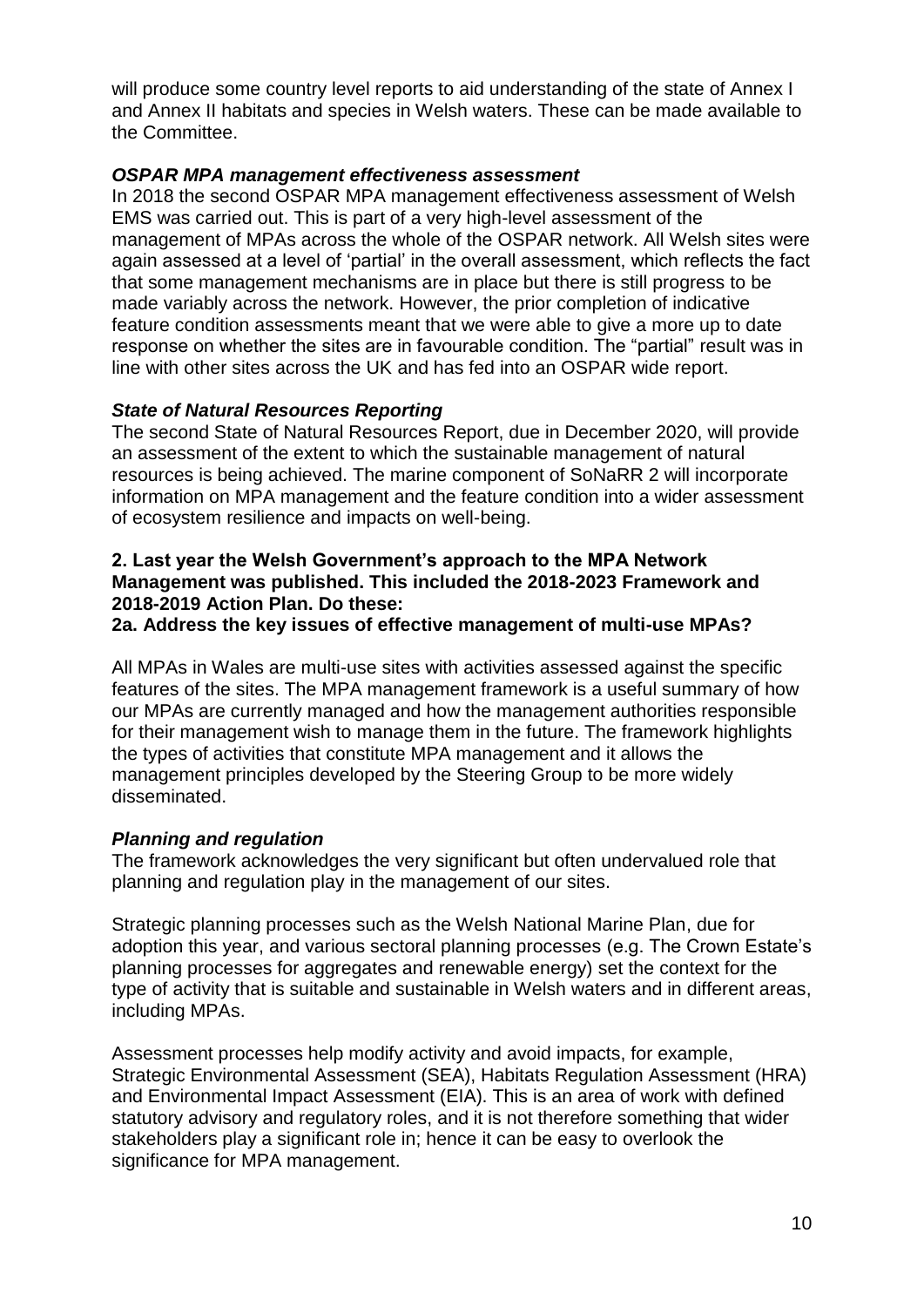For activities within or adjacent to a European marine site (SAC or SPA) that require a permission (for example, planning application, marine licence or other consent), the consenting authority must carry out a HRA, to consider the effect the development or activity has on the features of the site(s) and the effect on the integrity of a site. As such, HRA is a very significant piece of regulatory assessment and one of the most important tools we have in the MPA management tool kit that also enshrines the precautionary principal in law. There are similar assessment requirements for MCZs, which will be equally relevant as Wales addresses the overall coherence of the network.

### *Priority actions*

The MPA management framework also captures our previous advice to the CCERA Committee inquiry on work carried out as a result of NRW's LIFE N2K project for European marine sites (EMS) to prioritise the most important issues for these sites. As a consequence of this project work, five priority areas have been identified where it is recommended effort should be focused for maximum impact on the condition of the network. The five priority areas are:

- Access and Recreation e.g. damage to habitats or disturbance of species;
- Water management and issues e.g. coastal squeeze, flood and coastal erosion risk management;
- Pollution and waste e.g. marine litter and diffuse water pollution;
- Marine fisheries e.g. potting and dredging activities; and
- $\bullet$  Invasive species e.g. marine non-native species.

The MPA Network Management Action Plan was not designed to capture all actions that *could* be implemented across the network but instead focusses on those that address the priority network pressures, including across the above five themes. While this may appear to some as if there are gaps, it is important to target resources at actions where we have the evidence that they will make the most difference to the network. Some examples of action are provided in Boxes 2-5.

The management framework and action plan were designed to capture the actions that Welsh management authorities can address in Welsh waters. The action plan was not designed to capture the wide-ranging or global scale issues that need a UK, European or global response such as climate change or ocean acidification. The Action Plan does, however, include actions that Welsh management authorities can take that relate to wider global issues, where there is effective action that Welsh management authorities can take; for example, responding to coastal squeeze in Welsh waters – an impact that is a consequence of the combination of climate change and coastal protection. Also, under the planning and regulatory action, NRW advises on, and makes marine licensing decisions on, activities that are a response to climate change, such as renewable energy development. We therefore need to understand and address these global challenges and associated opportunities in order to take account of them and the wider global context in MPA management decisions.

The framework and action plan also recognise that sometimes actions need to be taken to gather evidence or to trial management approaches before the actual management measure to improve condition can be implemented. For example, we are in the process of investigating the distribution of a variety of non-licensable activities in order to understand the location of activities and the sensitivity of the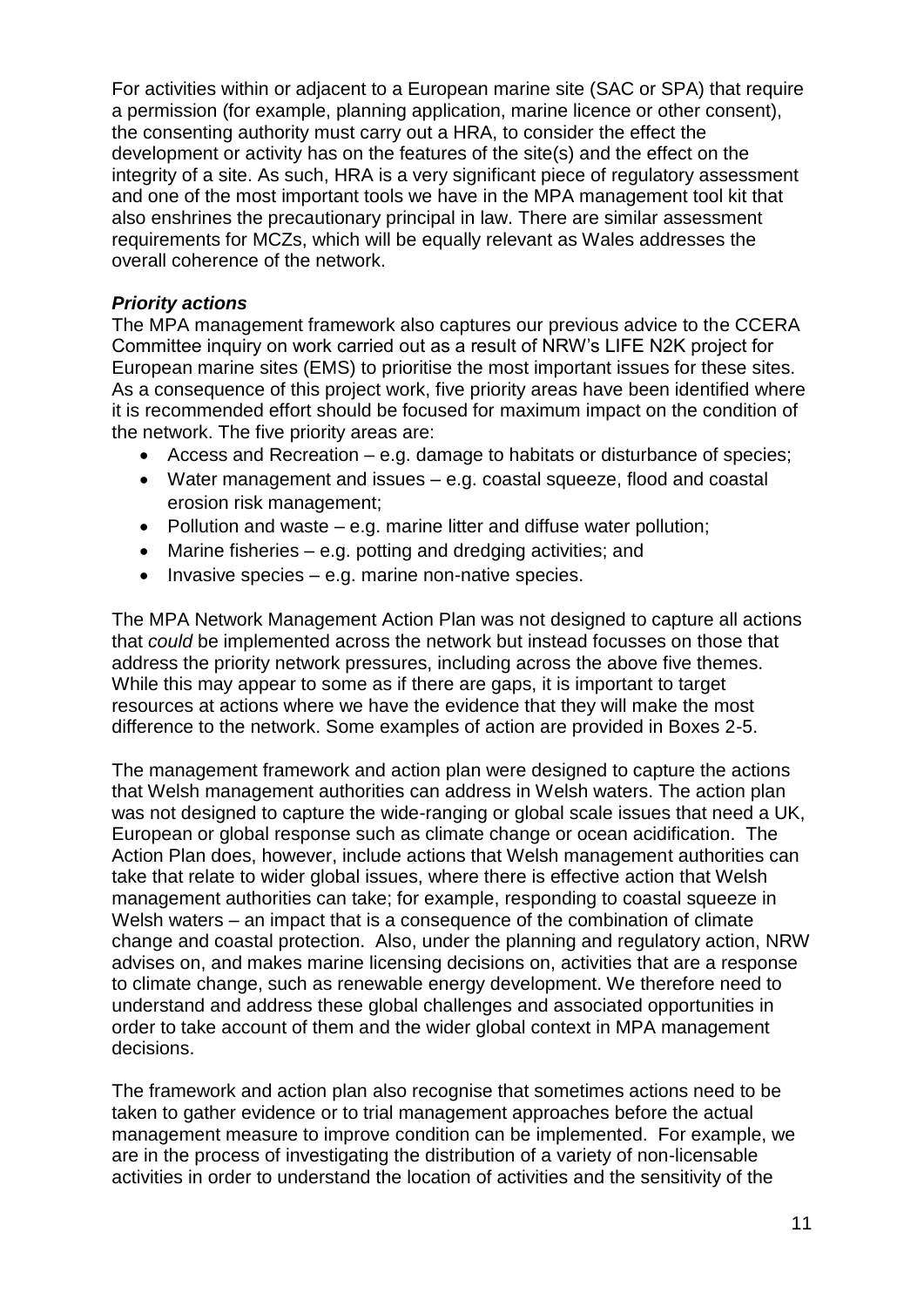habitats to activities before on the ground management measures can be prioritised in the most important areas. Without this systematic, strategic evidence gathering we risk investing significant resource into management measures that may not be needed or may not be effective.

The actions chosen to be included in the action plan underwent a rigorous prioritisation protocol developed by the MPA Management Steering Group. Only actions which scored above an agreed threshold were included although other actions out-with those prioritised for the action plan can be included in the MPA Management Annual Report. A call for actions/projects which have improved management on sites has already been issued by the Steering Group to relevant stakeholders to allow for the inclusion of these project in the annual plan to be published in June 2019.

### *Site level actions*

1

Although site level actions were not included in the main table of the MPA Management Network Action Plan, as they did not meet the network criteria, they were prominently included in an annex and the results of these actions will be included in the annual report. A number of the site level projects included were grant funded by NRW; for example, a project to establish recreational activity carrying capacity of the coast within MPAs and another project to increase nitrate and phosphate monitoring data using citizen-led science for the Milford Haven waterway to aid pollution reporting and help inform management (The SWEPT (Surveying the Waterway for Environmental Pollution Threats) project).

This approach acknowledges the significant impact that some site level actions can have locally, whilst recognising that at a network scale there may be wider priorities.

### **2. Last year the Welsh Government's approach to the MPA Network Management was published. This included the 2018-2023 Framework and 2018-2019 Action Plan. Do these:**

### **2b. Support the management of Welsh MPAs to conserve Welsh marine biodiversity?**

The Welsh MPA network is a key tool for delivering conservation of Welsh marine biodiversity alongside the new biodiversity duty in the Environment (Wales) Act, and the MPA Network Management Framework and Action Plan are, in NRW's view, key tools for facilitating improved management of Welsh MPAs.

Recent work has assessed how well the MPA network protects the range of marine biodiversity in Wales; to achieve this Welsh Government commissioned JNCC, with technical support from NRW, to undertake an analysis of the ecological coherence of the network of Welsh MPAs<sup>3</sup>. The analysis found that Welsh MPAs make a substantial contribution towards an ecologically coherent network and hence makes a significant contribution to the conservation of marine biodiversity in Welsh waters and wider biogeographic seas.

Beyond MPAs, mechanisms to support the wider conservation and sustainable management of marine biodiversity exist through the Marine Strategy Framework Directive, Welsh National Marine Plan (in draft) and Environment (Wales) Act,

<sup>3</sup> [http://jncc.defra.gov.uk/pdf/JNCC\\_NetworkProgressWelshWaters\\_Final.pdf](http://jncc.defra.gov.uk/pdf/JNCC_NetworkProgressWelshWaters_Final.pdf)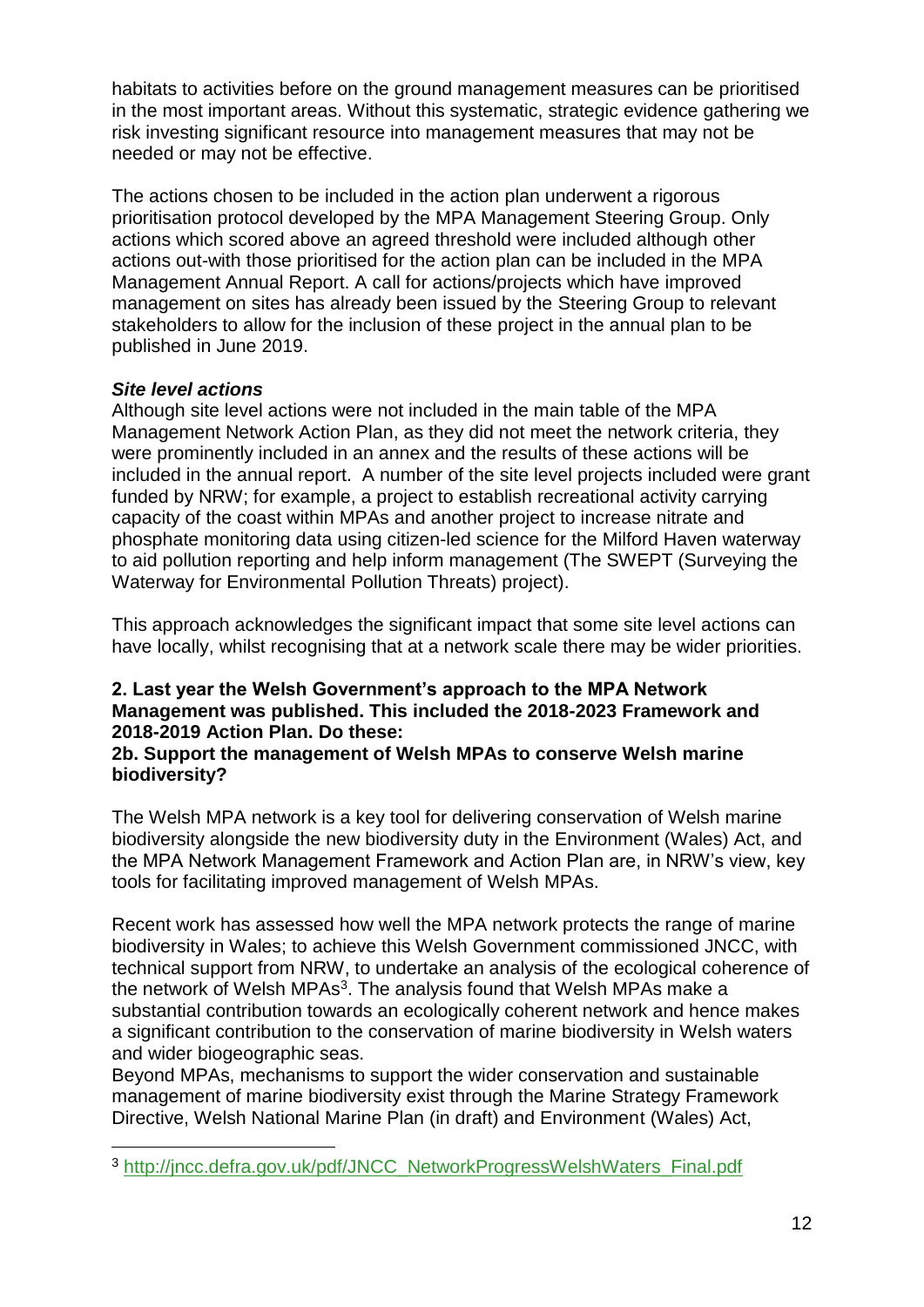including Area Statements. NRW's State of Natural Resources report (SoNaRR) published in 2016 also identifies pressures and opportunities for the sustainable management of all-natural resources. Key opportunities identified for sustainable management of marine natural resources include managed realignment at the coast, and a plan led integrated approach to management of marine activities with specific opportunities for sustainable growth in certain sectors in particular via the Welsh National Marine Plan.

We refer the Committee to our response to question 2a, above for details on priorities for management within MPAs. Some of the actions underway as a result of the action plan also cover the wider Welsh seas and the projects focussed on both management improvements as well as developing the evidence base to allow us to identify the priority actions to help improve condition across the network. Some of the projects carried out in this category are highlighted in the following case studies in Boxes 2- 5.

#### **Box 2: The Non-licensable Activities Project**

The overarching project aim focusses on the non-licenced activities of greatest concern at the network scale. It seeks to develop the evidence base on the spatial and temporal distribution, intensity and impacts of these activities on features protected in the network and will involve working with appropriate stakeholders to identify and implement feasible and effective management interventions (e.g. regulation, financial incentives, behavioural change, etc.), where required, to mitigate impacts.

The priority activities and associated actions at present are:

**Anchoring, mooring and launching (recreational):** Develop the evidence base for the location and intensity of this activity.

**Recreational Sea Angling:** Increase NRW's level of understanding of the impacts of this activity and how it links to MPA features.

**Bait digging / collection of living resources:** Develop NRW's understanding of the location and intensity of this activity in Wales and the potential for this activity to interact with 'sensitive' habitats.

**Foot Access:** Develop our understanding of the methods which could be used to estimate foot access intensity and behaviour on the intertidal areas of Wales and also gather improved data on sensitive areas for certain features of the MPA network.

Work on these activities took place from May 2018 to March 2019 and all are now complete. This work has developed our evidence base for high priority activities and will provide the future focus for investigation and / or the prioritisation and implementation of future management if it is considered necessary.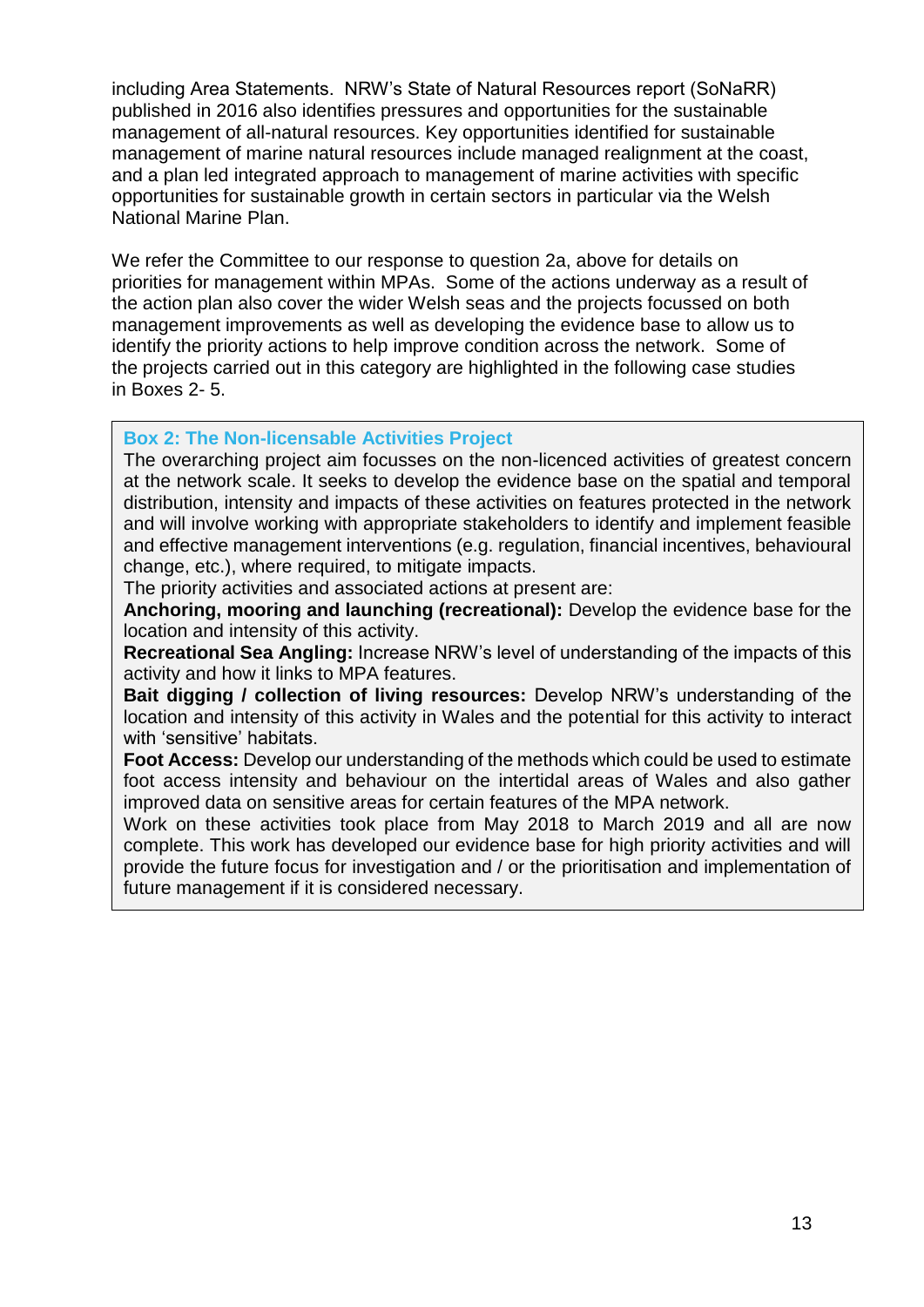### **Box 3: The Marine Area Statement**

The marine Area Statement (one of 7 being developed by NRW) is identified as an action in the MPA Network Management Action Plan, due to the potential for the process to support the sustainable management of MPAs and wider marine biodiversity. The purpose of Area Statements is to facilitate the implementation of Welsh Governments Natural Resources Policy (NRP), identifying opportunities and risks in that area for the sustainable management of natural resources, taking a place-based approach. As part of the process, emerging themes have been developed for each area.

The Marine Area Supporting Statement Emerging Themes are:

- Nature based solutions and adaptation in the coastal zone
- Implementation of marine planning
- Building the resilience of the marine environment

The themes all relate to the management of MPAs and the conservation of Welsh marine biodiversity.

## **Box 4: The Pen Llŷn a'r Sarnau Biosecurity Project**

The Pen Llyn a'r Sarnau SAC biosecurity plan project, although based within a large SAC in North Wales, focusses on – biosecurity, to prevent the introduction and spread of invasive species. This will benefit the wider biodiversity of Welsh waters not just that within sites.

### **Project background and summary**

Marine Invasive Non-Native Species (INNS) are a significant threat to global biodiversity and can have detrimental socio-economic impacts on activities such as fishing, shipping and aquaculture. Biosecurity measures can prevent the introduction and spread of INNS and limit the likelihood of a species entering an area in the first place; such measures are particularly important for marine ecosystems, where eradication and control techniques have been shown to be less effective.

This EMFF project will develop a biosecurity plan for the PLAS SAC and inform the longer-term implementation of effective biosecurity planning for Wales' network of marine protected areas. A crucial aspect of the project is to engage with key stakeholders such as local fishermen and the SAC Liaison Group. The project will be delivered in 3 work packages which will;

- 1) Gather evidence to underpin biosecurity planning for PLAS:
	- Assess and map the extent of INNS in the site
	- Assess potential impacts of INNS on features and fisheries
	- Investigate pathways of introduction and spread
	- Work with fishermen to review outputs from the evidence gathered
- 2) Develop a biosecurity plan for PLAS to minimise new anthropogenic introductions and reduce the spread of existing marine INNS to include:
	- Action plans for high-risk pathways of introduction and spread
	- Species Action Plans
	- Monitoring, management and awareness raising actions
- 3) Implement the biosecurity plan and monitor its effectiveness:
	- Workshops to promote the biosecurity plan
	- Work with Local Authorities to embed the plan through local planning policies and licences.
	- Lessons learnt exercise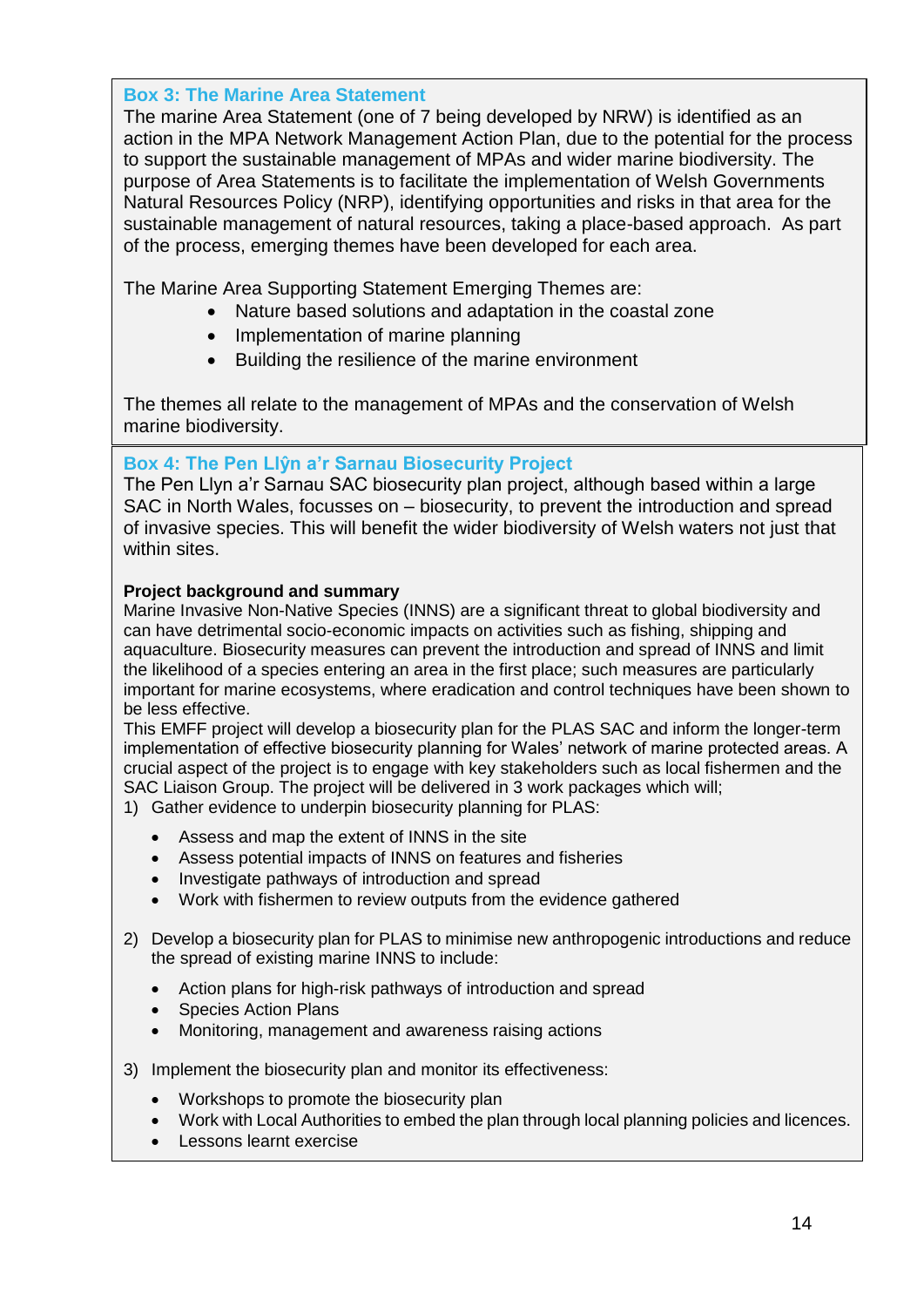### **Box 5: Assessing Welsh Fishing Activities project**

Welsh Government and NRW are undertaking a comprehensive project to assess the impacts of all marine fisheries activities from licensed and registered fishing vessels on protected features of European Marine Sites in Wales.

There are 525 assessments to undertake which have been prioritised based on risk. NRW is leadings on the production of these fishing gear assessments. These assessment form part of the evidence base to support effective MPA management. To date all the highest priority assessments have been concluded.

Welsh Government will use the assessments to consider any management which may be required to address potential impacts on a site-by-site or all-Wales basis. The project's outputs will be used to support the aims of The Habitats Directives/Habitats Regulations, The Environment Act and The Wellbeing of Future Generations Act.

### **2. Last year the Welsh Government's approach to the MPA Network Management was published. This included the 2018-2023 Framework and 2018-2019 Action Plan. Do these:**

**2c. Take account of lessons learned from current MPA management activity in Wales (including designation, implementation and enforcement)?** 

As we communicated in our original response to the Committee there are a number of lessons to be learnt from the last ten years of MPA designation and management activity. In summary the key messages are that:

- management activity needs to be at the appropriate scale;
- stakeholders and management authorities need to be actively engaged; and
- available resources need to be prioritised to areas of greatest need / impact.

The MPA management framework and action plan have taken on these messages and tried to address them by:

- Recognising the fundamental importance of **engaging management authorities** in relation to their roles and responsivities, as a critical part of addressing effective MPA management
- Recognising the need for **good public engagement and involvement**, both locally and nationally for effective MPA management, with strong clear transparent messages though the framework and action plan highlighting the developed management principles as well as the network level objectives and vision.
- Identifying priority action at the **appropriate scale**. The Framework and Action plan recognises that local problems should be dealt with at the local level, whilst cross-site issues should be dealt with across the network allowing for efficiency of scale and also consistency of approach for national organisations engaged in using or manging multiple sites.
- With diminishing resources across the public sector, a difficult lesson has been that it is not possible to pursue all management action that could improve site condition. **Prioritisation of action** has been undertaken through the framework and action plan to ensure we can **focus available resources** and have a positive impact on issues that have the greatest impact on the condition of our MPAs.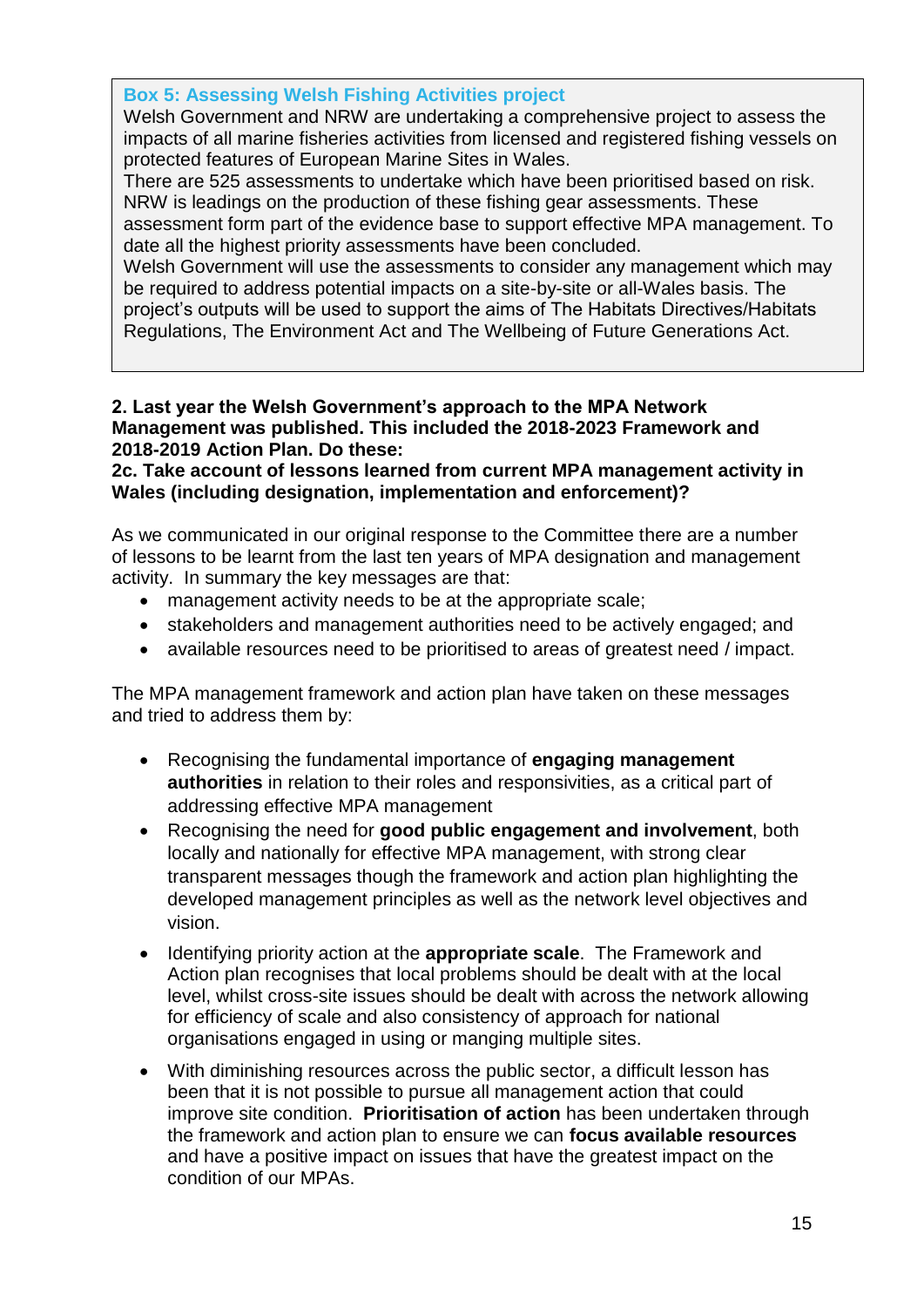- The Steering Group has also recognised the need to do more to **work collaboratively** and **engage wider stakeholders**. Minutes of the group are therefore available online, and now that the work has reached an appropriate stage, NRW and WG are in the process of establishing a shared stakeholder liaison mechanism, to provide the opportunity to liaise over a wide variety of interrelated marine ecosystem resilience work areas, including MPA management.
- Enabling MPA management to evolve and learn from previous work through a process of **adaptive management**. For example, one of the network level objectives set by the Group is on adaptive management: *Objective V. Adaptive management Objective: Management of the network is adaptive, incorporating change as new information becomes available. Environmental, social, cultural and economic information is used to support management, and is regularly updated and used for effective decisionmaking.*

Enforcement is challenging and costly in the marine environment. There are a variety of types of enforcement from formal enforcement or regulation (such as marine licenses and fisheries orders) to more informal local management. There is a specific fisheries enforcement action for Welsh Government (Action 9: Operate a risk-based approach to fisheries enforcement). Enforcement by other management authorities is also included in the general action on statutory responsibilities (Action 2: Deliver MPA management through regulatory consenting processes); this would include, for example, any enforcement that NRW carries out as it relates to our two cockle fisheries that NRW manages.

A number of activities that have the potential to impact on the condition of MPAs are unregulated and hence there is no formal associated enforcement; for these more adaptive local measures are needed and the non-licensable activities project is designed to identify where these are not in place but may be needed (see box 2).

### **2d. Take account of the implications of the UK 's decision to leave the European Union**

The MPA Management Framework and Action Plan remains relevant in its current form pre and post EU Exit as it builds on and utilises powers and responsibilities that will be retained in their current form post EU exit. It is therefore a valid and key mechanism for securing improvement management of the network of MPAs in Wales post EU exit and the annual review cycle will allow new opportunities and issues to be addressed as they arise. Some wider consideration of the legislative framework for MPA management and EU exit is provided below.

The current legislative framework for MPAs provides the necessary tools for securing an ecologically coherent and well manged network. Various challenges around implementation of these measures remain but broadly the existing framework is fit for purpose. In exiting the European Union (EU), consistency and certainty will be important to ensure continued progress towards effective management of the network of MPAs as well as securing the network of sites that are predominantly created via EU Directives. Allied to this, exiting the EU should not result in any lowering of environmental standards/quality. The MPA Management Network Framework for Wales and its action plan assumes that this will be the case.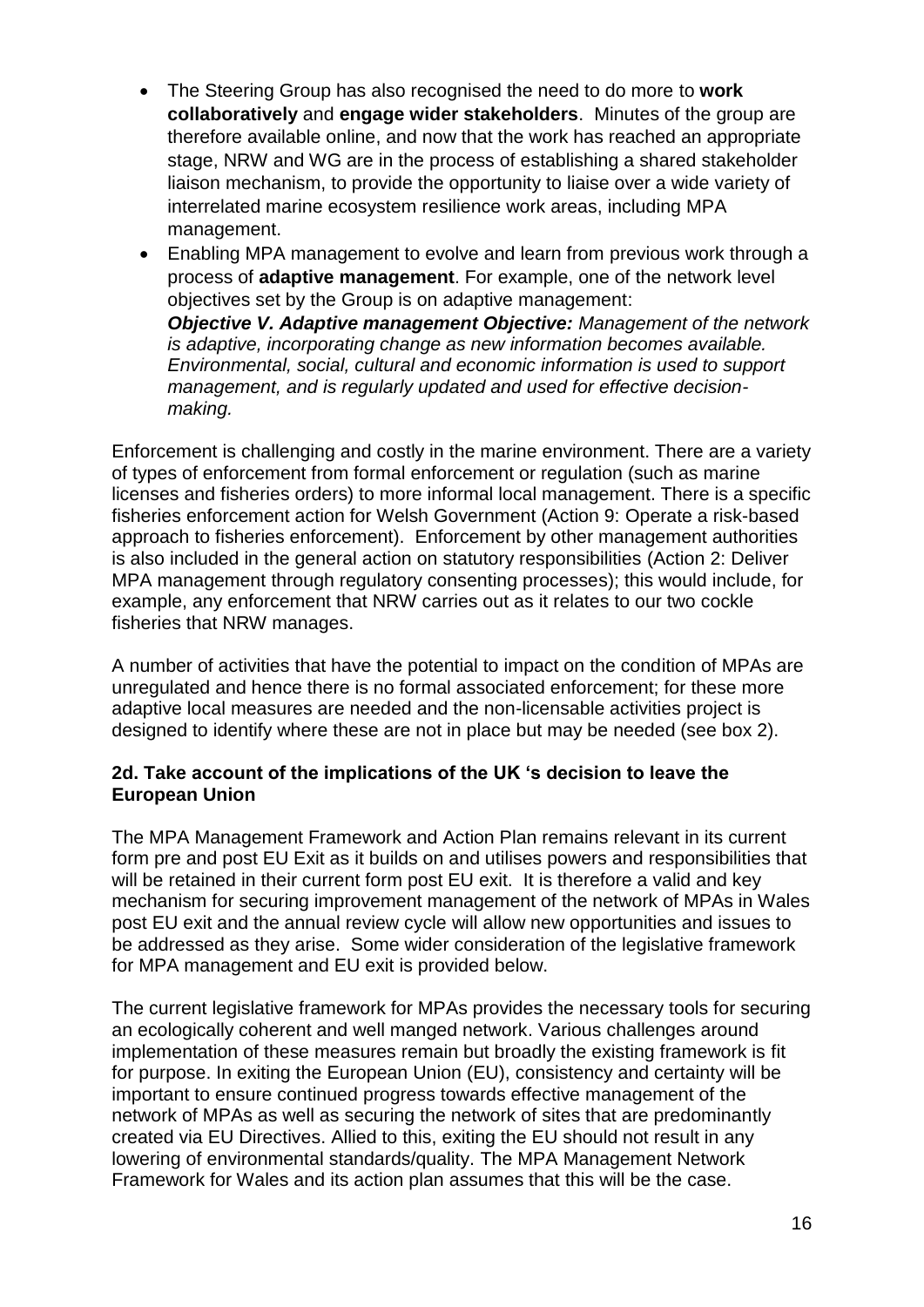In Wales we benefit from strong domestic legislation that supports sustainable management of MPAs, including the Marine and Coastal Access Act, Environment (Wales) Act and WBFG Act. The WBFG ways of working, the primary purpose of sustainable management of natural resources (SMNR), and the new integrated management frameworks provided by the WNMP and Area Statements, collectively provide a key opportunity to enhance the sustainable management of MPAs and the wider marine environment. Legislative change post EU should maximise the opportunities the above legislation offers.

Exiting the EU will clearly present challenges for the management of MPAs given the predominance of EU derived legislation currently underpinning the management regime for MPAs. A statutory instrument the *Conservation of Habitats and Species (Amendment) (EU Exit) Regulations 2019*<sup>4</sup> has, however, been made in order to affect the necessary amendments to existing statutory instruments which transpose the Nature Directives to ensure that they remain operable post European exit. There is also an opportunity, if carefully planned, to allow even further integration of existing management regimes together with the key domestic legislation referred to above, to create a stronger regime for the sustainable management of MPAs and marine natural resources.

There are still some concerns about gaps in governance. The Welsh Government are currently consulting on<sup>5</sup>:

- gaps in environmental principles and governance that may open up in Wales as a result of the UK's exit from the EU and
- how we provide a coherent and effective governance framework for the longterm improvement of our environment in line with our Wellbeing of Future Generations and Environment Act.

## **3. Do you have any other comments or issues you wish to raise that have not been covered by the specific questions?**

Our response is as above.

1

<sup>4</sup> <http://www.legislation.gov.uk/id/ukdsi/2019/9780111179512>

<sup>5</sup> <https://gov.wales/environmental-principles-and-governance-wales-post-european-union-exit>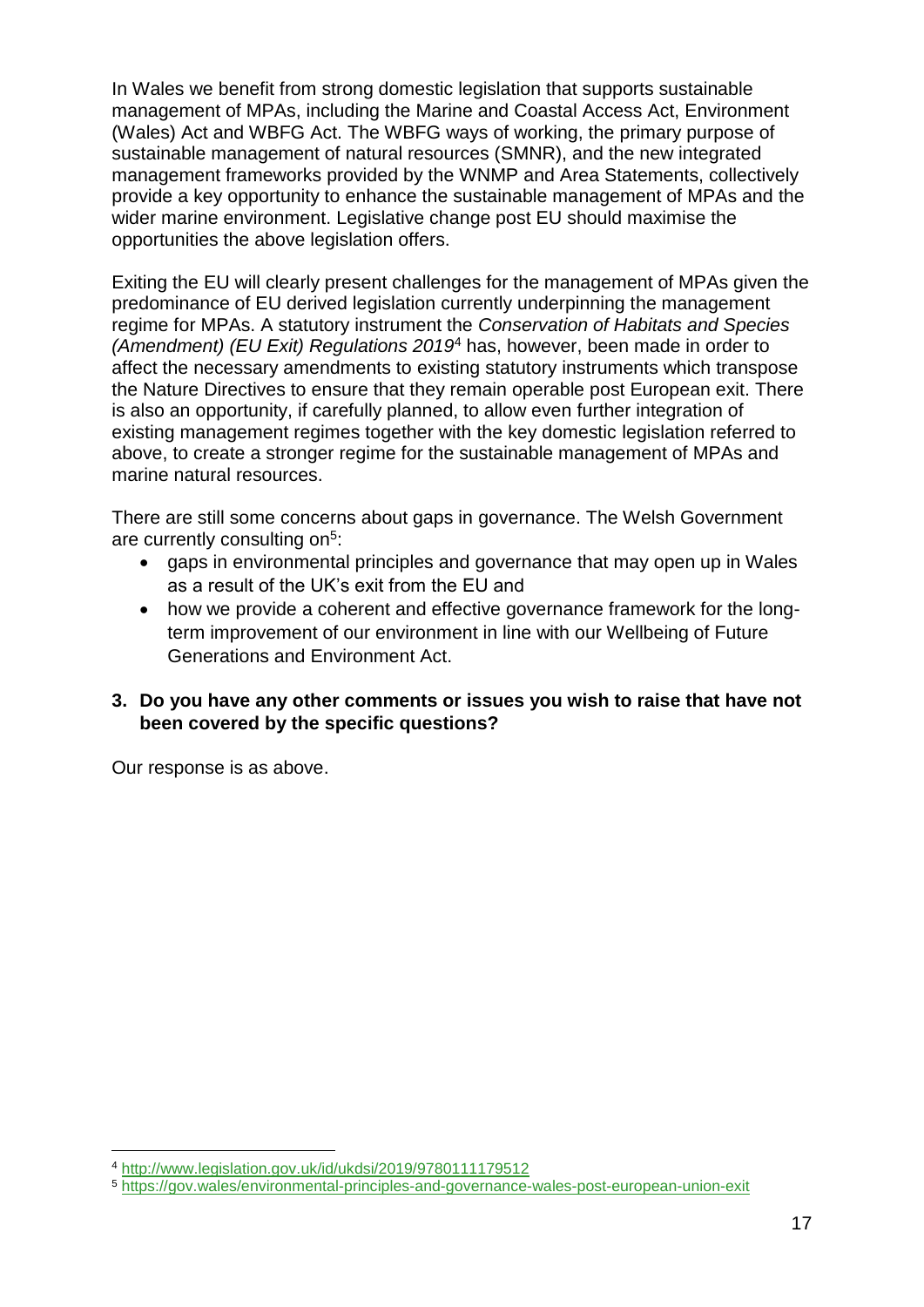# **1. Since the CCERA inquiry into Marine Protected Areas, and report to the Welsh Government in August 2017:**

**a. What progress has been made by the Welsh Government against the recommendations in the Committee's report?**

| <b>CCERA Recommendation</b>                                                                                                                                                                                                                                                                                                                                                                   | <b>Progress made</b>                                                                                                                                                                                                                                                                                                                                                                                                                                                                                                                                                                                                                                            |
|-----------------------------------------------------------------------------------------------------------------------------------------------------------------------------------------------------------------------------------------------------------------------------------------------------------------------------------------------------------------------------------------------|-----------------------------------------------------------------------------------------------------------------------------------------------------------------------------------------------------------------------------------------------------------------------------------------------------------------------------------------------------------------------------------------------------------------------------------------------------------------------------------------------------------------------------------------------------------------------------------------------------------------------------------------------------------------|
| 1. For Wales to realise the benefits of its MPAs, sites must be<br>managed effectively. The Welsh Government must provide<br>leadership on this matter by developing, as a matter of urgency,<br>an MPA strategy and ensuring that all management authorities,<br>including the Welsh Government, are actively engaged in MPA<br>management and fulfilling their duties and responsibilities. | The MPA Network Management Framework and Action Plan provides the<br>MPA strategy. This has been developed by the Wales MPA Management<br>Steering Group which consists of representatives of MPA management<br>authorities, led and Chaired by WG.<br>The Framework and Action Plan:<br>provides a strategic steer to MPA management authorises;<br>makes it clear to management authorities what their duties are, as<br>they relate to MPA management;<br>sets out what constitutes MPA management together with MPA<br>management principles to follow in Wales;<br>identifies priority actions.<br>For further details, please see the answer to 1b above. |
| 2a. MPAs cannot be managed effectively without the appropriate<br>level of resources, including funding and staffing. The Welsh<br>Government must:                                                                                                                                                                                                                                           | Welsh Government staffing and their internal resources are a matter for<br>WG to respond to.                                                                                                                                                                                                                                                                                                                                                                                                                                                                                                                                                                    |
| a) ensure it has sufficient staffing to deliver its marine<br>conservation responsibilities;                                                                                                                                                                                                                                                                                                  | In relation to wider resourcing for MPA management, please see the<br>response to question 1b, under "resources".                                                                                                                                                                                                                                                                                                                                                                                                                                                                                                                                               |
| 2b. The Welsh Government must:<br>bring forward proposals for funding an area-based approach,<br>b)<br>with each management area having a dedicated officer; and                                                                                                                                                                                                                              | This approach was considered and rejected by the MPA Management<br>Steering Group due partly to funding issues, and partly due to the need to<br>focus resources on work areas and projects that had the greatest<br>potential to improve management and condition of features across the<br>network, rather than a focus on management structures.                                                                                                                                                                                                                                                                                                             |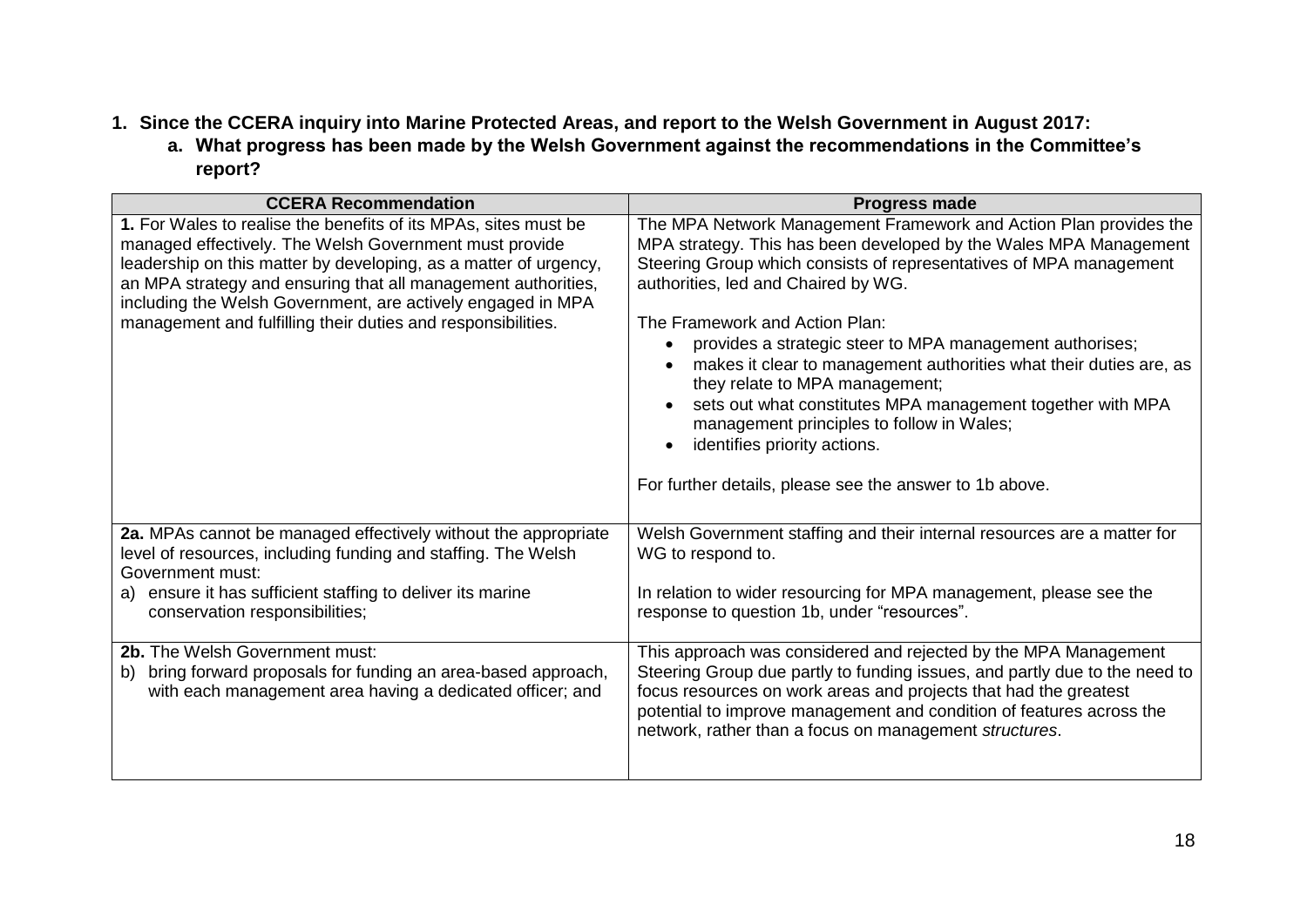| <b>CCERA Recommendation</b>                                                                                                                                                                                                                      | <b>Progress made</b>                                                                                                                                                                                                                                                                                                                                                                                                                                                                                                                                                                                                                                                                                         |
|--------------------------------------------------------------------------------------------------------------------------------------------------------------------------------------------------------------------------------------------------|--------------------------------------------------------------------------------------------------------------------------------------------------------------------------------------------------------------------------------------------------------------------------------------------------------------------------------------------------------------------------------------------------------------------------------------------------------------------------------------------------------------------------------------------------------------------------------------------------------------------------------------------------------------------------------------------------------------|
|                                                                                                                                                                                                                                                  | NRW is currently going through a process of organisation design, part of<br>which includes the creation of an Operational Marine Service, supported<br>by, and working with, a strategic marine evidence and advice team.<br>These changes will focus marine capacity creating a more flexible,<br>adaptive and efficient service. The changes will help support MPA<br>network management and also deliver an area focus with four lead area<br>advice officers providing local and operational advice for all MPAs in four<br>areas that together cover all Welsh coasts and seas. As a result, NRW is<br>delivering an area-based approach with the necessary strategic direction,<br>support and advice. |
| 2c. The Welsh Government must:<br>ensure that Natural Resources Wales has sufficient resources<br>$\mathsf{C}$<br>to undertake its responsibilities for MPA management and<br>improvements to the condition of the Wales Natura 2000<br>Network. | Resources are always challenging especially in a climate of constraint<br>across all parts of the public sector in Wales. Of critical importance,<br>therefore, is the need to work in collaboration with Welsh Government<br>and other partners to inform decisions on prioritisation of both work<br>programmes and allocation of resources. For NRW, improving the<br>condition of the network of MPAs through effective management<br>continues to be a key priority in our marine programme and we remain<br>committed to working with Welsh Government and partners to achieve<br>this aim.                                                                                                            |
|                                                                                                                                                                                                                                                  | In terms of NRW's recent resources:<br>There have been some additional funding resources for MPA<br>management activity recently which have supported NRW's MPA<br>management work.<br>At a strategic level WG has also been providing support to NRW<br>for 2 posts that, amongst other areas of wider of marine<br>programme work, deliver MPA management evidence and action<br>projects.<br>NRW is also going through a process of re-design and this will<br>provide local advisory support for MPA management in four areas<br>that cover the whole of Welsh coasts and inshore seas.                                                                                                                  |
|                                                                                                                                                                                                                                                  | Further details are in the response to question 1b and 2a.                                                                                                                                                                                                                                                                                                                                                                                                                                                                                                                                                                                                                                                   |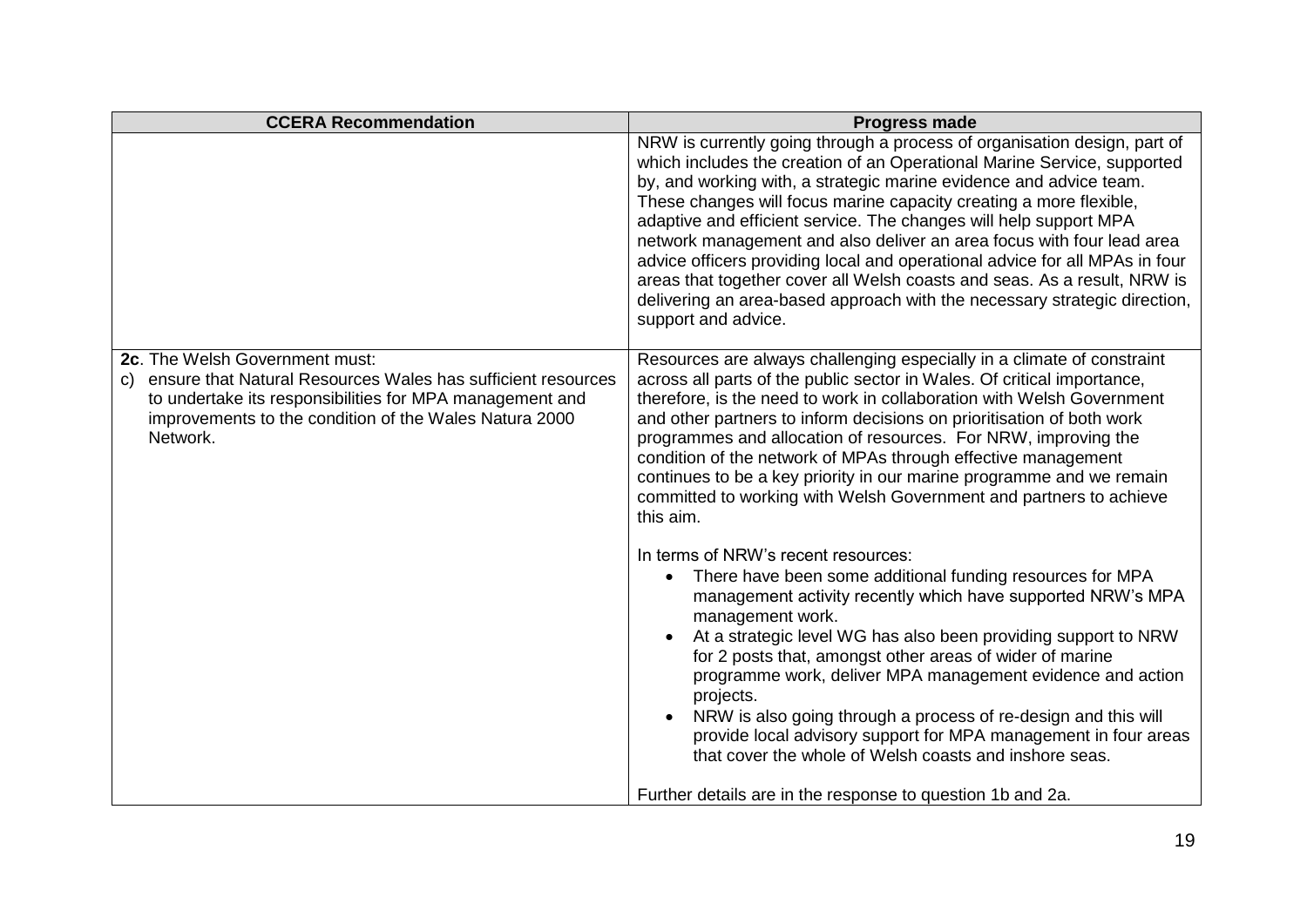| <b>CCERA Recommendation</b>                                                                            | <b>Progress made</b>                                                                                                                           |
|--------------------------------------------------------------------------------------------------------|------------------------------------------------------------------------------------------------------------------------------------------------|
| 3. The Welsh Government must increase public awareness of                                              | In this first phase of developing and delivering the MPA Network                                                                               |
| MPAs and improve its engagement with stakeholders and the                                              | Management Framework and Action Plan the focus has been on                                                                                     |
| public. It must also operate in a more transparent and efficient                                       | improving the understanding of management authorities of their                                                                                 |
| way, publishing information about the activities of the specialist                                     | responsibilities, and galvanising collective action. During this process,                                                                      |
| groups it leads and ensuring stakeholders are fully engaged in the<br>development of the MPA strategy. | WG have published the minutes and a summary of meetings for the MPA<br>Management Steering group and presented progress to WMAAG. The          |
|                                                                                                        | management framework and Action Plan were published online and                                                                                 |
|                                                                                                        | circulated by the secretary of state to the relevant management                                                                                |
|                                                                                                        | authorities across Wales.                                                                                                                      |
|                                                                                                        |                                                                                                                                                |
|                                                                                                        | The MPA Network Management Framework and Action Plan clearly                                                                                   |
|                                                                                                        | articulates the key priorities for improving the management of the overall                                                                     |
|                                                                                                        | network to the wider community of stakeholders. A variety of                                                                                   |
|                                                                                                        | stakeholders are also involved in direct delivery of MPA management                                                                            |
|                                                                                                        | action, both nationally and locally.                                                                                                           |
|                                                                                                        | Now that the Steering Group is established and has begun to fulfil part of                                                                     |
|                                                                                                        | the original intention, NRW, WG, and other management authorities,                                                                             |
|                                                                                                        | recognise that there is a need to develop wider collaboration with                                                                             |
|                                                                                                        | stakeholders on MPA network management.                                                                                                        |
|                                                                                                        |                                                                                                                                                |
|                                                                                                        | NRW and WG have identified the need to develop a vehicle for shared<br>stakeholder liaison, to provide the opportunity to work collaboratively |
|                                                                                                        | across the range of interrelated marine ecosystem resilience work areas,                                                                       |
|                                                                                                        | including:                                                                                                                                     |
|                                                                                                        | MPA network development and management,                                                                                                        |
|                                                                                                        | addressing marine ecosystem resilience through the marine Area                                                                                 |
|                                                                                                        | Statement and other Environment Act requirements, and                                                                                          |
|                                                                                                        | opportunities in Wales in relation to the Marine Strategy                                                                                      |
|                                                                                                        | Framework Directive (MSFD) framework.                                                                                                          |
|                                                                                                        | We will discuss with stakeholders, via the Wales Marine Advisory Action                                                                        |
|                                                                                                        | Group (WMAAG), how they wish to see this working in the coming                                                                                 |
|                                                                                                        | months with a view to commencing in early summer. Initial discussions                                                                          |
|                                                                                                        | will be held at the WMAAG meeting in May.                                                                                                      |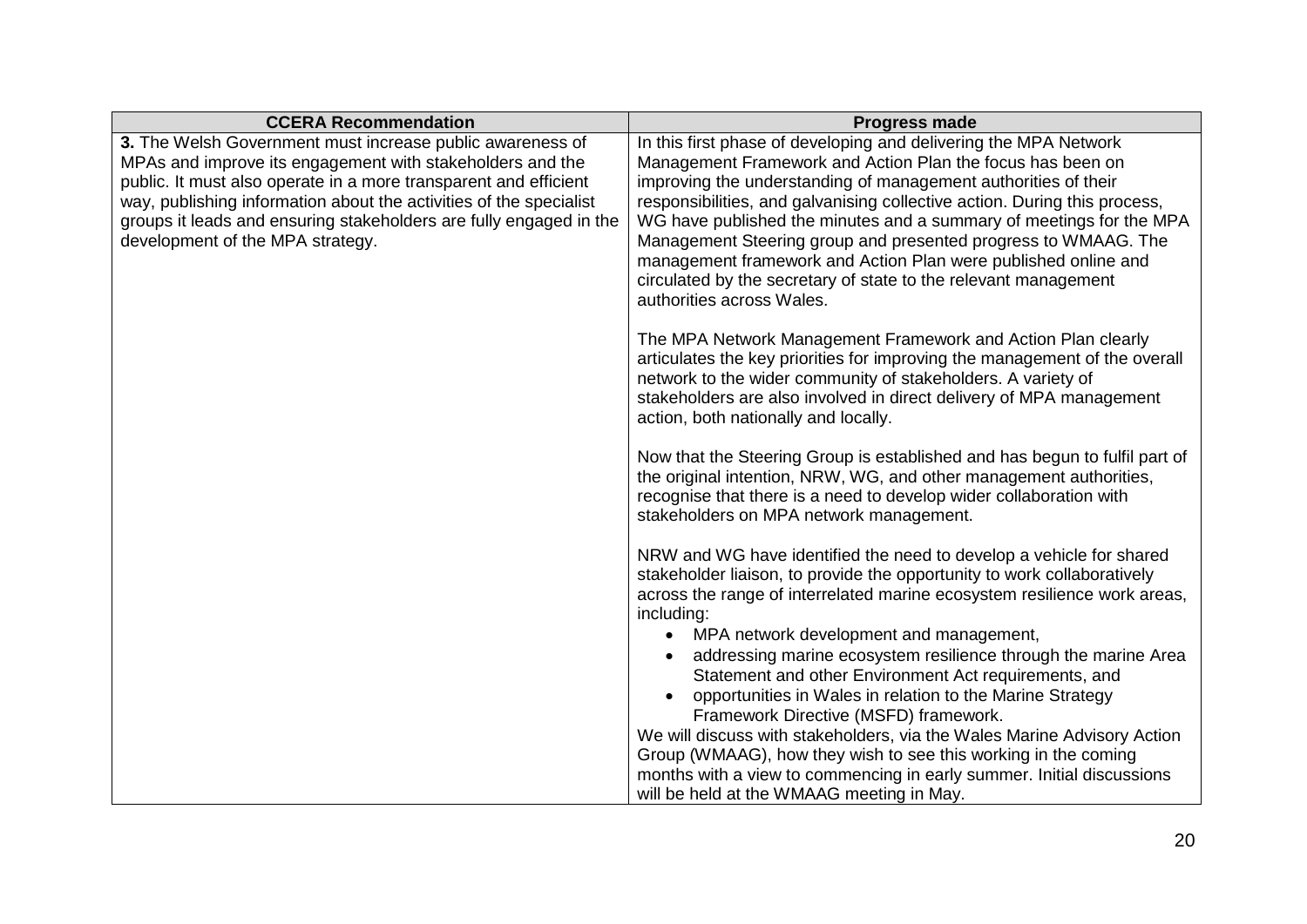| <b>CCERA Recommendation</b>                                                                                                                                                                                                                                                                                                                                                           | <b>Progress made</b>                                                                                                                                                                                                                                                                                                                                                                                                                                                  |
|---------------------------------------------------------------------------------------------------------------------------------------------------------------------------------------------------------------------------------------------------------------------------------------------------------------------------------------------------------------------------------------|-----------------------------------------------------------------------------------------------------------------------------------------------------------------------------------------------------------------------------------------------------------------------------------------------------------------------------------------------------------------------------------------------------------------------------------------------------------------------|
| 4. The Welsh Government should develop an enforcement<br>strategy, based on risks, which addresses all pressures on MPAs<br>- including water quality; litter; recreational pressures; fisheries<br>and unregulated marine resource gathering - and should move<br>quickly to implement management measures in MPAs where<br>there are known risks.                                   | Enforcement is challenging and costly in the marine environment. There<br>are a variety of types of enforcement from formal enforcement or<br>regulation (such as marine licenses and fisheries orders) to more<br>informal local management.<br>The MPA network management action plan has a number of actions to<br>help address these issues.<br>Please see our response in 2a and 2b above and information on the non-<br>licensable activities project in box 2. |
|                                                                                                                                                                                                                                                                                                                                                                                       |                                                                                                                                                                                                                                                                                                                                                                                                                                                                       |
| 5. The availability of data, evidence and research is central to<br>MPA policy development and management. The Welsh<br>Government should establish a Wales marine science partnership<br>to bring together industry, academia and stakeholders. The Welsh<br>Government must also ensure it has in place effective data and<br>research for MPA management, including monitoring and | The MPA management action plan has a number of actions relating to<br>improving the collection and processing of marine data as it pertains to<br>MPA management.<br>For more information please see our response to 1c above.                                                                                                                                                                                                                                        |
| surveillance.<br>6. When designating MPAs in the future, the Welsh Government                                                                                                                                                                                                                                                                                                         | Welsh Government are working on an approach for the designation of                                                                                                                                                                                                                                                                                                                                                                                                    |
| should set out the resources necessary for the associated<br>management, monitoring, surveillance and enforcement that<br>site(s) will require and how such resources will be provided.                                                                                                                                                                                               | MCZs in Wales, more information will be available on this approach as it<br>progresses.                                                                                                                                                                                                                                                                                                                                                                               |
| 7. The Welsh Government should define its understanding of an<br>Ecologically Coherent Network of MPAs in Welsh waters and<br>work with stakeholders to address gaps in the network.                                                                                                                                                                                                  | A recent report by JNCC and NRW, commissioned by WG, has found<br>that Welsh MPAs make a substantial contribution towards an ecologically<br>coherent network and hence make a significant contribution to the<br>conservation of marine biodiversity in Welsh waters and wider<br>biogeographic seas. This report sets out criteria that define an<br>ecologically coherent network of MPAs.<br>Please see our answer in 2b for more information.                    |
| 8. A cornerstone of MPA management is recourse and access to                                                                                                                                                                                                                                                                                                                          | The Welsh Government are currently consulting on:                                                                                                                                                                                                                                                                                                                                                                                                                     |
| justice. The Welsh Government must ensure that future                                                                                                                                                                                                                                                                                                                                 | gaps in environmental principles and governance that may open up in<br>Wales as a result of the UK's exit from the EU; and                                                                                                                                                                                                                                                                                                                                            |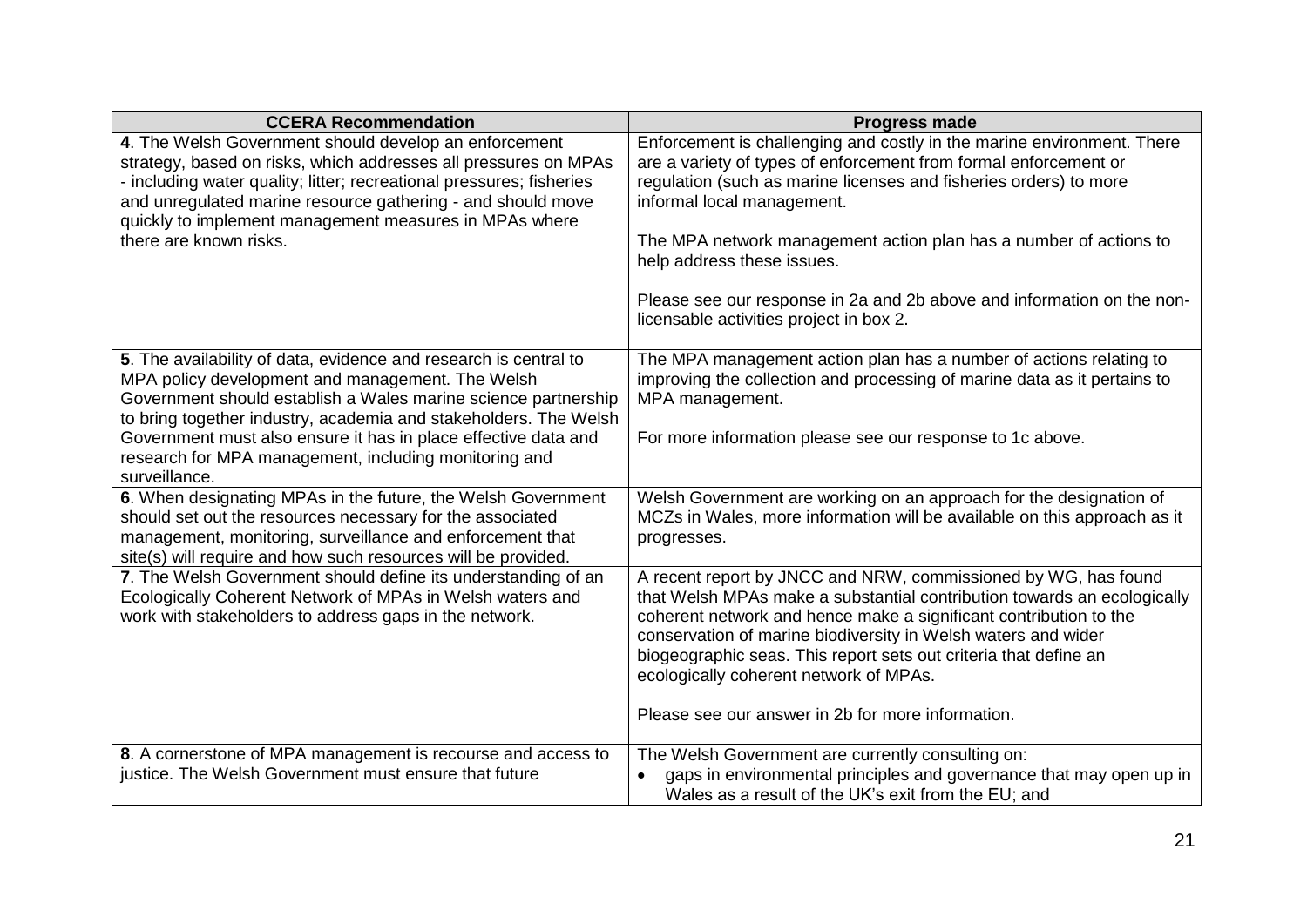| <b>CCERA Recommendation</b>                                                                                                                                                                                                                                                                                                                                                                                 | <b>Progress made</b>                                                                                                                                                                                                                                                                                                                                                                                                                                                                                                                                                                                                                                                                                                                                                                                                                                                                       |
|-------------------------------------------------------------------------------------------------------------------------------------------------------------------------------------------------------------------------------------------------------------------------------------------------------------------------------------------------------------------------------------------------------------|--------------------------------------------------------------------------------------------------------------------------------------------------------------------------------------------------------------------------------------------------------------------------------------------------------------------------------------------------------------------------------------------------------------------------------------------------------------------------------------------------------------------------------------------------------------------------------------------------------------------------------------------------------------------------------------------------------------------------------------------------------------------------------------------------------------------------------------------------------------------------------------------|
| arrangements in are in line with the Aarhus Convention and not<br>prohibitively expensive for applicants.                                                                                                                                                                                                                                                                                                   | how they can provide a coherent and effective governance framework<br>$\bullet$<br>for the long-term improvement of Wales environment in line with the<br>Wellbeing of Future Generations and Environment (Wales) Act.                                                                                                                                                                                                                                                                                                                                                                                                                                                                                                                                                                                                                                                                     |
|                                                                                                                                                                                                                                                                                                                                                                                                             | Please see our response to 2d for more information.                                                                                                                                                                                                                                                                                                                                                                                                                                                                                                                                                                                                                                                                                                                                                                                                                                        |
| 9. The Welsh Government must assess the likely impact of exiting<br>the European Union on Welsh MPAs, including whether<br>designation and management can be harmonised, and commit to<br>no loss of protection under future arrangements. It must also seek<br>agreement with the UK Government about how marine<br>environmental protections will be managed coherently in cross-<br>border marine areas. | Exiting the EU will clearly present challenges for the management of<br>MPAs given the predominance of EU derived legislation currently<br>underpinning the management regime for MPAs. A statutory instrument<br>the Conservation of Habitats and Species (Amendment) (EU Exit)<br>Regulations 2019 has, however, been made in order to affect the<br>necessary amendments to existing statutory instruments which transpose<br>the Nature Directives to ensure that they remain operable post European<br>exit.                                                                                                                                                                                                                                                                                                                                                                          |
|                                                                                                                                                                                                                                                                                                                                                                                                             | Please see our response to 2d for more information.                                                                                                                                                                                                                                                                                                                                                                                                                                                                                                                                                                                                                                                                                                                                                                                                                                        |
| 10. The Welsh Government should ensure that reporting of Welsh<br>MPA site condition and status currently required under European<br>legislation is undertaken regularly after the UK exits the European<br>Union, with reports published and provided to management<br>authorities in a timely manner.                                                                                                     | A point of clarification, there is no requirement to report on site condition<br>under European legislation. There is a requirement to report on the status<br>of habitats and species in Annex I and Annex II of the Habitats Directive,<br>this is for the habitat or species across its range in the member state it<br>does not consider site level condition. However, there is a new duty in the<br>Conservation of Habitats and Species (Amendment) (EU Exit)<br>Regulations 2019, Regulation 6a which calls for the publication for a<br>report on the implementation of the measures for the conservation of the<br>natural habitat types listed in Annex I to the Habitats Directive and<br>species listed in Annex II to that Directive. This report must be published<br>every six years from exit day.<br>Under 6a (4) The report, must be submitted in draft to the devolved |
|                                                                                                                                                                                                                                                                                                                                                                                                             | administrations for verification.                                                                                                                                                                                                                                                                                                                                                                                                                                                                                                                                                                                                                                                                                                                                                                                                                                                          |
|                                                                                                                                                                                                                                                                                                                                                                                                             | NRW published a full suite of site condition reports in 2018 and is actively<br>working on an ongoing process.                                                                                                                                                                                                                                                                                                                                                                                                                                                                                                                                                                                                                                                                                                                                                                             |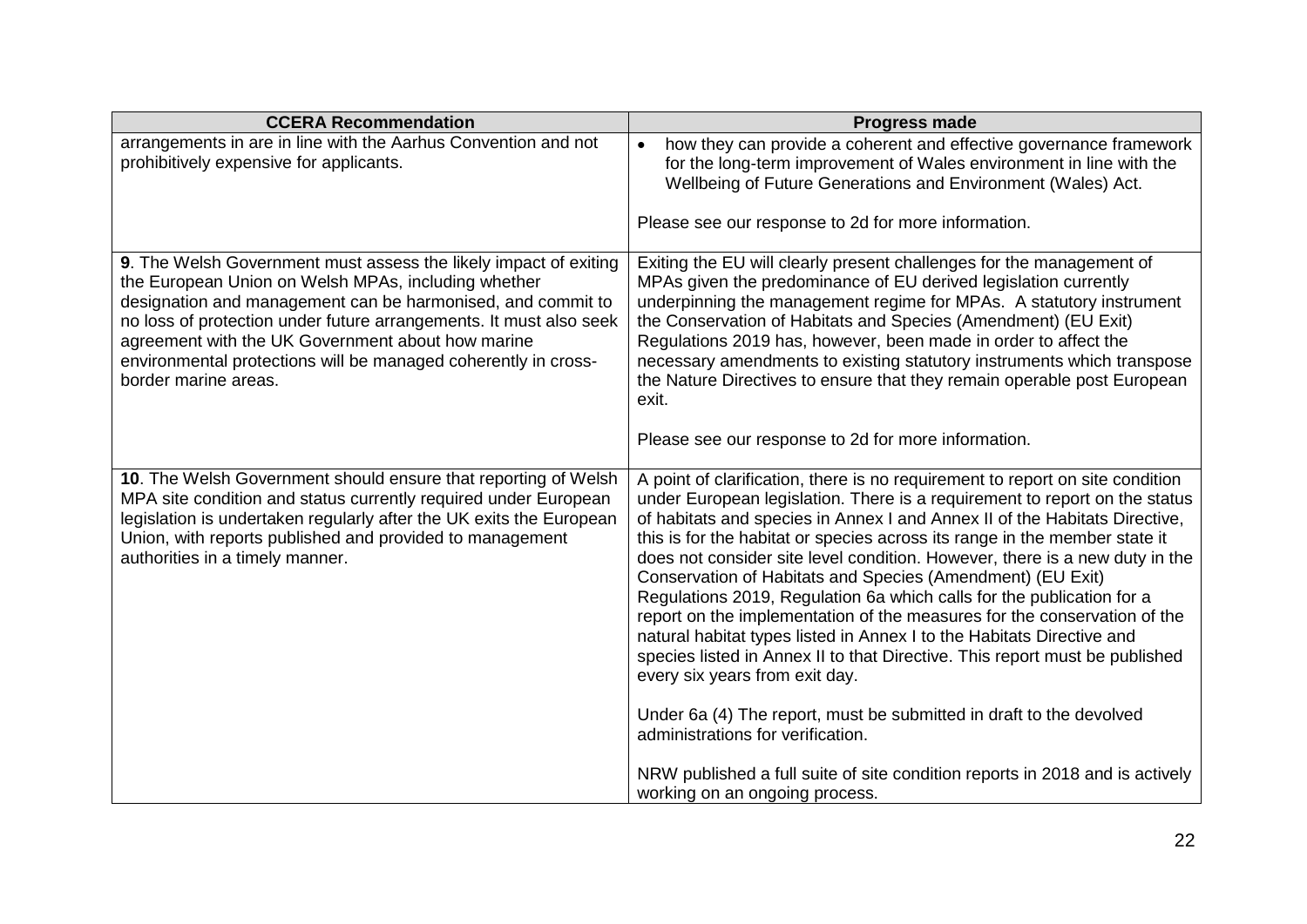| <b>CCERA Recommendation</b>                                                                                                                                                                                                                                                                                                    | <b>Progress made</b>                                                                                                                                                                                                                                                           |
|--------------------------------------------------------------------------------------------------------------------------------------------------------------------------------------------------------------------------------------------------------------------------------------------------------------------------------|--------------------------------------------------------------------------------------------------------------------------------------------------------------------------------------------------------------------------------------------------------------------------------|
|                                                                                                                                                                                                                                                                                                                                | See response to question 1c for more details.                                                                                                                                                                                                                                  |
| 11. The Welsh Government should work with the UK Government<br>to ensure Wales' fisheries resources and the interests of the<br>Welsh fleet are fully protected in Brexit negotiations. Future Welsh<br>fisheries management arrangements should take into account the<br>Wales National Marine Plan and a Welsh MPA strategy. | NRW is committed to working collaboratively with, supporting and<br>advising the Welsh Government to ensure that Wales' fisheries resources<br>and the marine environment are sustainably managed for both present<br>and future generations.                                  |
|                                                                                                                                                                                                                                                                                                                                | Of particular relevance to MPA management is NRW's role in delivering<br>assessments of potential impacts from fishing gear types on MPA<br>features as part of the Assessing Welsh Fishing Activity project (See Box<br>5 for more details).                                  |
|                                                                                                                                                                                                                                                                                                                                | NRW is engaged in dialogue with the Welsh Government in relation its<br>anticipated Brexit and Ours Seas consultation, in acknowledgement of<br>the role that the consultation is anticipated to play in shaping future<br>Welsh Fishing policy in a post-Brexit context.      |
| 12. The Welsh Government must explain how it intends to<br>address the potential shortfall in funding for MPA work that is<br>currently met by EU funds, such as the European Maritime and<br><b>Fisheries Fund and LIFE-Nature.</b>                                                                                           | WG is best placed to respond to this recommendation. NRW has been<br>assured that the current EU-funded projects that NRW is involved in will<br>continue to be funded post EU exit until their completion date; this<br>includes a number of MPA management related projects. |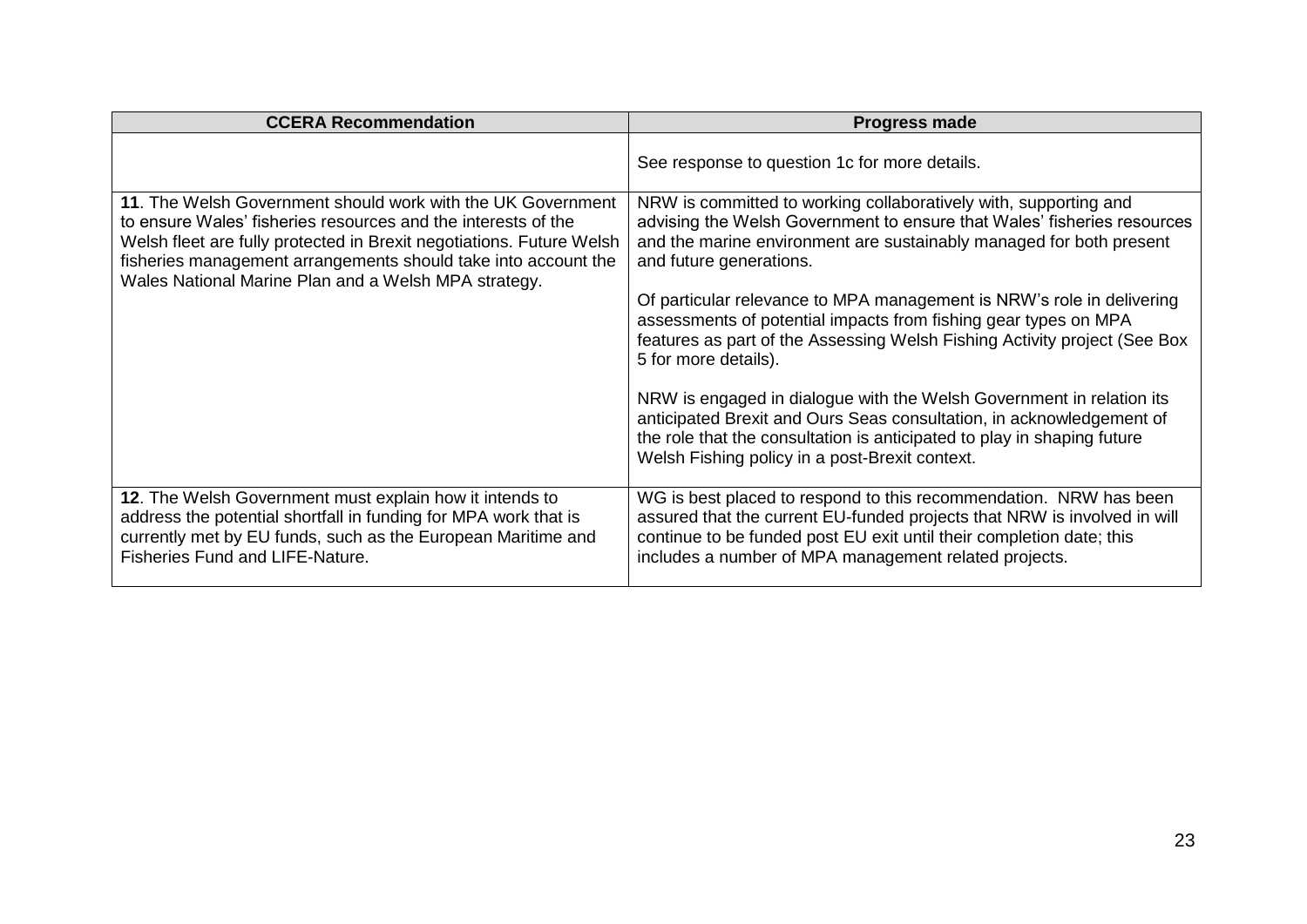| No.             | <b>Site</b>                         | <b>Feature</b>                                                          | <b>Overall</b><br><b>Indicative</b><br><b>Assessment</b> | Overall<br>Confidence<br>Level |
|-----------------|-------------------------------------|-------------------------------------------------------------------------|----------------------------------------------------------|--------------------------------|
| 1               | Dee SAC                             | Mudflats and sandflats not<br>covered by seawater at low<br>tide        | Favourable                                               | Low                            |
| $\mathbf{2}$    | Dee SAC                             | Salicornia and other annuals<br>colonising mud and sand                 | Favourable                                               | Medium                         |
| 3               | Dee SAC                             | Atlantic salt meadows<br>(Glauco-Puccinellietalia<br><i>maritimae</i> ) | Favourable                                               | Medium                         |
| 4               | Dee SAC                             | <b>Estuaries</b>                                                        | Unfavourable                                             | Low                            |
| 5               | Dee SAC                             | River lamprey (Lampetra<br>fluviatilis)                                 | Unfavourable                                             | High                           |
| $6\phantom{1}6$ | Dee SAC                             | Sea lamprey (Petromyzon<br>marinus)                                     | Unfavourable                                             | High                           |
| $\overline{7}$  | Menai Strait & Conwy<br>Bay SAC     | Mudflats and sandflats not<br>covered by seawater at low<br>tide        | Favourable                                               | Medium                         |
| 8               | Menai Strait & Conwy<br>Bay SAC     | <b>Reefs</b>                                                            | Favourable                                               | Medium                         |
| 9               | Menai Strait & Conwy<br>Bay SAC     | Sandbanks which are slightly<br>covered by seawater all the<br>time     | Favourable                                               | Low                            |
| 10              | Menai Strait & Conwy<br>Bay SAC     | Large shallow inlets and bays                                           | Unfavourable                                             | Medium                         |
| 11              | Menai Strait & Conwy<br>Bay SAC     | Submerged or partially<br>submerged sea caves                           | Unknown                                                  | <b>Not</b><br>Applicable       |
| 12              | Anglesey coast:<br>Saltmarsh        | Salicornia and other annuals<br>colonising mud and sand                 | Favourable                                               | Medium                         |
| 13              | Anglesey coast:<br><b>Saltmarsh</b> | Atlantic salt meadows<br>(Glauco-Puccinellietalia<br>maritimae)         | Unfavourable                                             | Medium                         |
| 14              | Anglesey coast:<br>Saltmarsh        | <b>Estuaries</b>                                                        | Favourable                                               | Low                            |
| 15              | Anglesey coast:<br>Saltmarsh        | Mudflats and sandflats not<br>covered by seawater at low<br>tide        | Favourable                                               | Low                            |
| 16              | Pen Llyn a'r Sarnau<br><b>SAC</b>   | <b>Reefs</b>                                                            | Unfavourable                                             | Low                            |
| 17              | Pen Llyn a'r Sarnau<br><b>SAC</b>   | Large shallow inlets and bays                                           | Favourable                                               | Low                            |

#### **Annex 1: Results of indicative condition assessments by site and feature**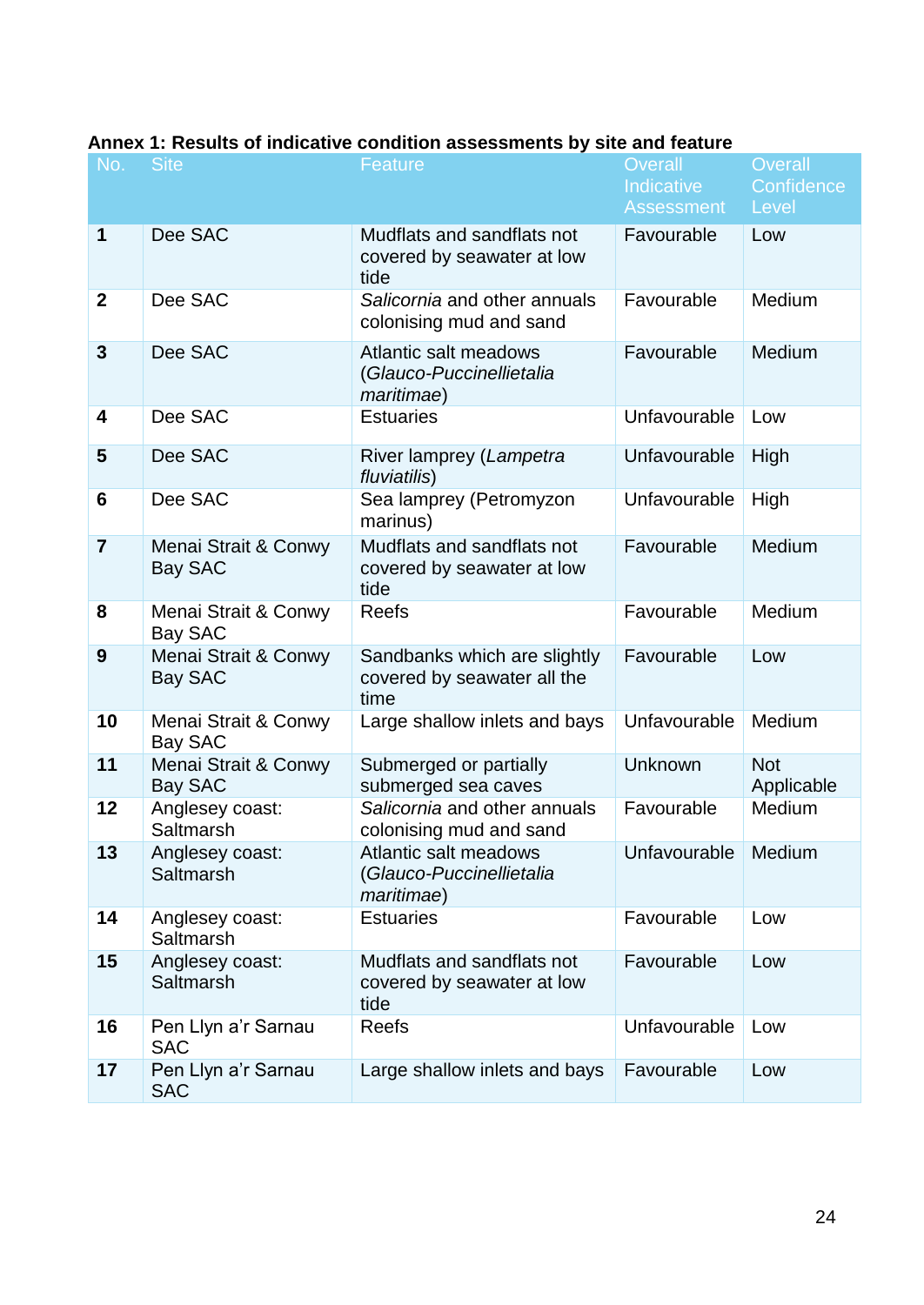| No. | <b>Site</b>                               | Feature                                                             | <b>Overall</b><br>Indicative<br><b>Assessment</b> | Overall<br>Confidence<br>Level |
|-----|-------------------------------------------|---------------------------------------------------------------------|---------------------------------------------------|--------------------------------|
| 18  | Pen Llyn a'r Sarnau<br><b>SAC</b>         | Sandbanks which are slightly<br>covered by seawater all the<br>time | Unfavourable                                      | Low                            |
| 19  | Pen Llyn a'r Sarnau<br><b>SAC</b>         | <b>Estuaries</b>                                                    | Unfavourable                                      | Medium                         |
| 20  | Pen Llyn a'r Sarnau<br><b>SAC</b>         | Coastal lagoons                                                     | Unfavourable                                      | High                           |
| 21  | Pen Llyn a'r Sarnau<br><b>SAC</b>         | Mudflats and sandflats not<br>covered by seawater at low<br>tide    | Unfavourable                                      | Low                            |
| 22  | Pen Llyn a'r Sarnau<br><b>SAC</b>         | Atlantic salt meadows<br>(Glauco-Puccinellietalia<br>maritimae)     | Unfavourable                                      | High                           |
| 23  | Pen Llyn a'r Sarnau<br><b>SAC</b>         | Salicornia and other annuals<br>colonising mud and sand             | Unfavourable                                      | High                           |
| 24  | Pen Llyn a'r Sarnau<br><b>SAC</b>         | Submerged or partially<br>submerged sea caves                       | Unknown                                           | <b>Not</b><br>Applicable       |
| 25  | Pen Llyn a'r Sarnau<br><b>SAC</b>         | Grey seal (Halichoerus<br>grypus)                                   | Favourable                                        | Medium                         |
| 26  | Pen Llyn a'r Sarnau<br><b>SAC</b>         | Bottlenose dolphin (Tursiops<br>truncatus)                          | Favourable                                        | Medium                         |
| 27  | Pen Llyn a'r Sarnau<br><b>SAC</b>         | Otter (Lutra lutra)                                                 | Favourable                                        | Medium                         |
| 28  | Cardigan Bay SAC                          | Bottlenose dolphin (Tursiops<br>truncatus)                          | Favourable                                        | Medium                         |
| 29  | Cardigan Bay SAC                          | Grey seal (Halichoerus<br>grypus)                                   | Favourable                                        | Low                            |
| 30  | Cardigan Bay SAC                          | <b>Reefs</b>                                                        | Favourable                                        | Medium                         |
| 31  | Cardigan Bay SAC                          | Submerged or partially<br>submerged sea caves                       | Unknown                                           | <b>Not</b><br>applicable       |
| 32  | Cardigan Bay SAC                          | Sandbanks which are slightly<br>covered by seawater all the<br>time | Unfavourable                                      | Low                            |
| 33  | Cardigan Bay SAC                          | River lamprey (Lampetra<br>fluviatilis)                             | Favourable                                        | High                           |
| 34  | Cardigan Bay SAC                          | Sea lamprey (Petromyzon<br><i>marinus</i> )                         | Unknown                                           | <b>Not</b><br>applicable       |
| 35  | Limestone coast of SW<br><b>Wales</b>     | Submerged or partially<br>submerged sea caves                       | Unknown                                           | <b>Not</b><br>Applicable       |
| 36  | <b>Pembrokeshire Marine</b><br><b>SAC</b> | Large shallow inlets and bays                                       | Unfavourable                                      | Medium                         |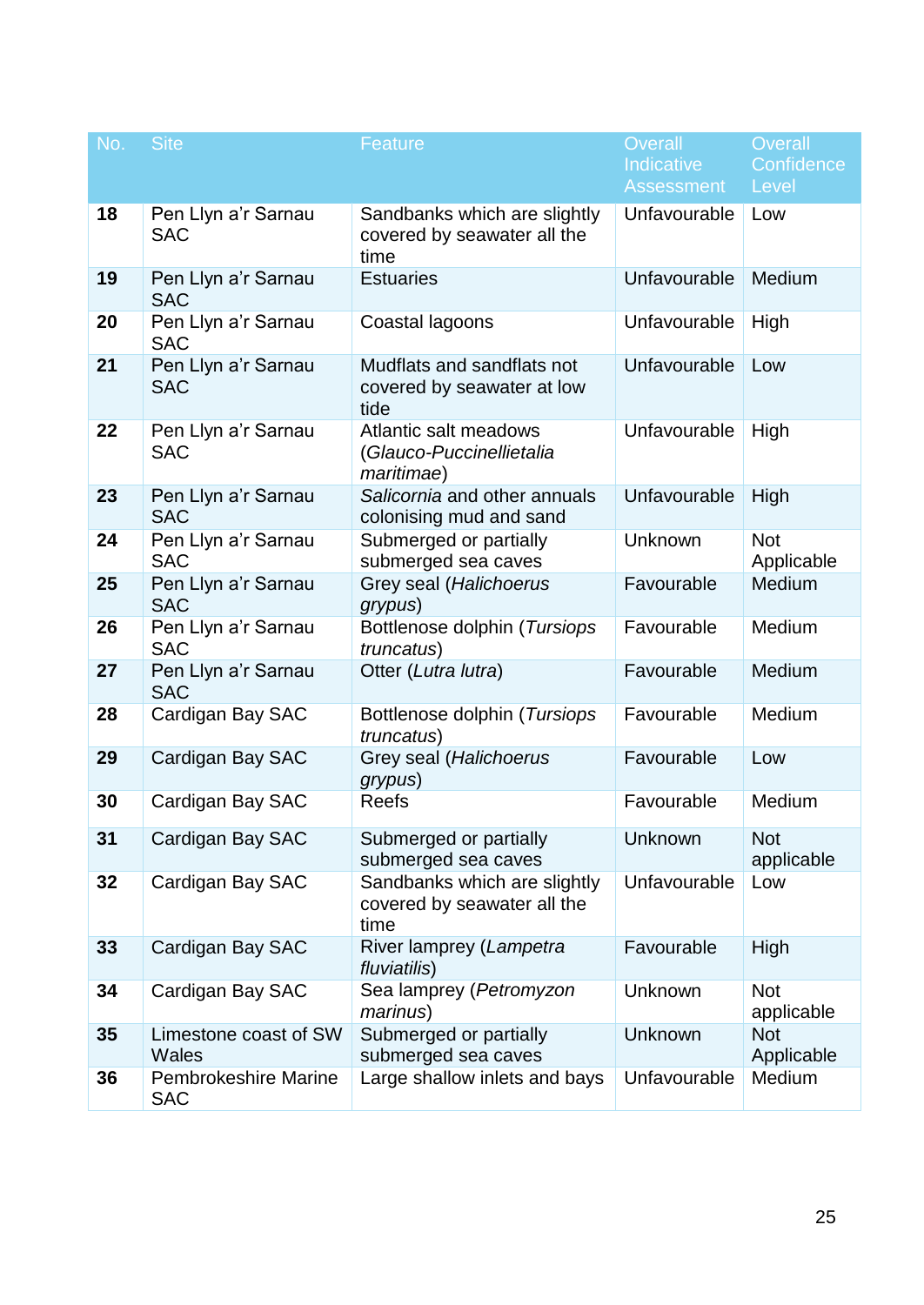| No. | <b>Site</b>                               | <b>Feature</b>                                                          | <b>Overall</b><br>Indicative<br><b>Assessment</b> | Overall<br>Confidence<br>Level |
|-----|-------------------------------------------|-------------------------------------------------------------------------|---------------------------------------------------|--------------------------------|
| 37  | <b>Pembrokeshire Marine</b><br><b>SAC</b> | <b>Estuaries</b>                                                        | Unfavourable                                      | High                           |
| 38  | <b>Pembrokeshire Marine</b><br><b>SAC</b> | <b>Reefs</b>                                                            | Unfavourable                                      | Medium                         |
| 39  | <b>Pembrokeshire Marine</b><br><b>SAC</b> | Atlantic salt meadows<br>(Glauco-Puccinellietalia<br>maritimae)         | Unfavourable                                      | Medium                         |
| 40  | <b>Pembrokeshire Marine</b><br><b>SAC</b> | Mudflats and sandflats not<br>covered by seawater at low<br>tide        | Unfavourable                                      | High                           |
| 41  | <b>Pembrokeshire Marine</b><br><b>SAC</b> | Coastal lagoons                                                         | Unfavourable                                      | High                           |
| 42  | <b>Pembrokeshire Marine</b><br><b>SAC</b> | Submerged or partially<br>submerged sea caves                           | Unknown                                           | <b>Not</b><br>Applicable       |
| 43  | Pembrokeshire Marine<br><b>SAC</b>        | Sandbanks which are slightly<br>covered by seawater all the<br>time     | Unfavourable                                      | Low                            |
| 44  | <b>Pembrokeshire Marine</b><br><b>SAC</b> | Grey seal (Halichoerus<br>grypus)                                       | Favourable                                        | Medium                         |
| 45  | <b>Pembrokeshire Marine</b><br><b>SAC</b> | Otter (Lutra lutra)                                                     | Favourable                                        | High                           |
| 46  | <b>Pembrokeshire Marine</b><br><b>SAC</b> | Shoredock (Rumex rupestris)                                             | Favourable                                        | High                           |
| 47  | <b>Pembrokeshire Marine</b><br><b>SAC</b> | Allis shad (Alosa alosa)                                                | Favourable                                        | High                           |
| 48  | <b>Pembrokeshire Marine</b><br><b>SAC</b> | Twaite shad (Alosa fallax)                                              | Favourable                                        | High                           |
| 49  | <b>Pembrokeshire Marine</b><br><b>SAC</b> | River lamprey (Lampetra<br>fluviatilis)                                 | Unfavourable                                      | Medium                         |
| 50  | <b>Pembrokeshire Marine</b><br><b>SAC</b> | Sea lamprey (Petromyzon<br><i>marinus</i> )                             | Unfavourable                                      | Medium                         |
| 51  | Kenfig                                    | Atlantic salt meadows<br>(Glauco-Puccinellietalia<br><i>maritimae</i> ) | Unfavourable                                      | Medium                         |
| 52  | Cemlyn                                    | Coastal lagoons                                                         | Favourable                                        | High                           |
| 53  | Carmarthen Bay &<br><b>Estuaries SAC</b>  | <b>Estuaries</b>                                                        | Unfavourable                                      | Medium                         |
| 54  | Carmarthen Bay &<br><b>Estuaries SAC</b>  | Mudflats and sandflats not<br>covered by seawater at low<br>tide        | Unfavourable                                      | Medium                         |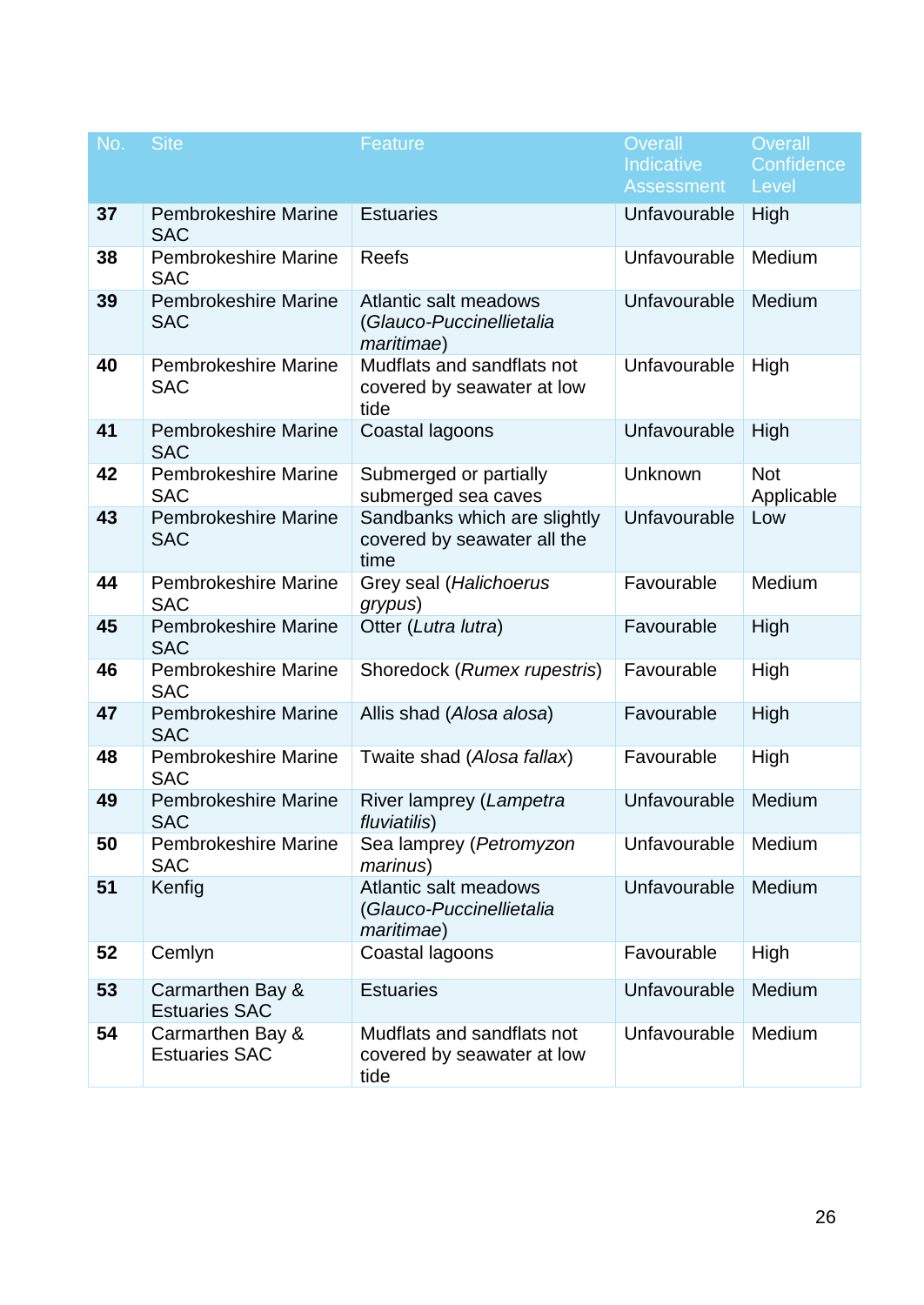| No. | <b>Site</b>                              | <b>Feature</b>                                                          | <b>Overall</b><br>Indicative<br><b>Assessment</b> | Overall<br>Confidence<br>Level |
|-----|------------------------------------------|-------------------------------------------------------------------------|---------------------------------------------------|--------------------------------|
| 55  | Carmarthen Bay &<br><b>Estuaries SAC</b> | Atlantic salt meadows<br>(Glauco-Puccinellietalia<br><i>maritimae</i> ) | Unfavourable                                      | High                           |
| 56  | Carmarthen Bay &<br><b>Estuaries SAC</b> | Salicornia and other annuals<br>colonising mud and sand                 | Favourable                                        | Medium                         |
| 57  | Carmarthen Bay &<br><b>Estuaries SAC</b> | Large shallow inlets and bays                                           | Unfavourable                                      | Medium                         |
| 58  | Carmarthen Bay &<br><b>Estuaries SAC</b> | Sandbanks which are slightly<br>covered by seawater all the<br>time     | Unfavourable                                      | Low                            |
| 59  | Carmarthen Bay &<br><b>Estuaries SAC</b> | Otter (Lutra lutra)                                                     | Favourable                                        | Medium                         |
| 60  | Carmarthen Bay &<br><b>Estuaries SAC</b> | Allis shad (Alosa alosa)                                                | Unfavourable                                      | Low                            |
| 61  | Carmarthen Bay &<br><b>Estuaries SAC</b> | Twaite shad (Alosa fallax)                                              | Unfavourable                                      | Low                            |
| 62  | Carmarthen Bay &<br><b>Estuaries SAC</b> | River lamprey (Lampetra<br>fluviatilis)                                 | Unfavourable                                      | High                           |
| 63  | Carmarthen Bay &<br><b>Estuaries SAC</b> | Sea lamprey (Petromyzon<br><i>marinus</i> )                             | Unfavourable                                      | High                           |
| 64  | <b>Severn SAC</b>                        | Sea lamprey (Petromyzon<br>marinus)                                     | Unfavourable                                      | High                           |
| 65  | <b>Severn SAC</b>                        | River lamprey (Lampetra<br>fluviatilis)                                 | Unfavourable                                      | High                           |
| 66  | Severn SAC                               | Twaite shad (Alosa fallax)                                              | Unfavourable                                      | Low                            |
| 67  | <b>Severn SAC</b>                        | <b>Estuaries</b>                                                        | Unfavourable                                      | Medium                         |
| 68  | Severn SAC                               | Mudflats and sandflats not<br>covered by seawater at low<br>tide        | Unfavourable                                      | Medium                         |
| 69  | <b>Severn SAC</b>                        | Atlantic salt meadows<br>(Glauco-Puccinellietalia<br>maritimae)         | Unfavourable                                      | Medium                         |
| 70  | <b>Severn SAC</b>                        | <b>Reefs</b>                                                            | Unknown                                           | Low                            |
| 71  | <b>Severn SAC</b>                        | Sandbanks which are slightly<br>covered by seawater all the<br>time     | Favourable                                        | Low                            |
| 72  | Dee Estuary                              | Sandwich tern (passage)                                                 | Favourable                                        | High                           |
| 73  | Dee Estuary                              | Little tern (breeding)                                                  | Favourable                                        | High                           |
| 74  | Dee Estuary                              | Common tern (breeding)                                                  | Unfavourable                                      | High                           |
| 75  | Dee Estuary                              | Bar-tailed godwit                                                       | Unfavourable                                      | High                           |
| 76  | Dee Estuary                              | Redshank (passage)                                                      | Favourable                                        | High                           |
| 77  | Dee Estuary                              | Shelduck (wintering)                                                    | Unfavourable                                      | High                           |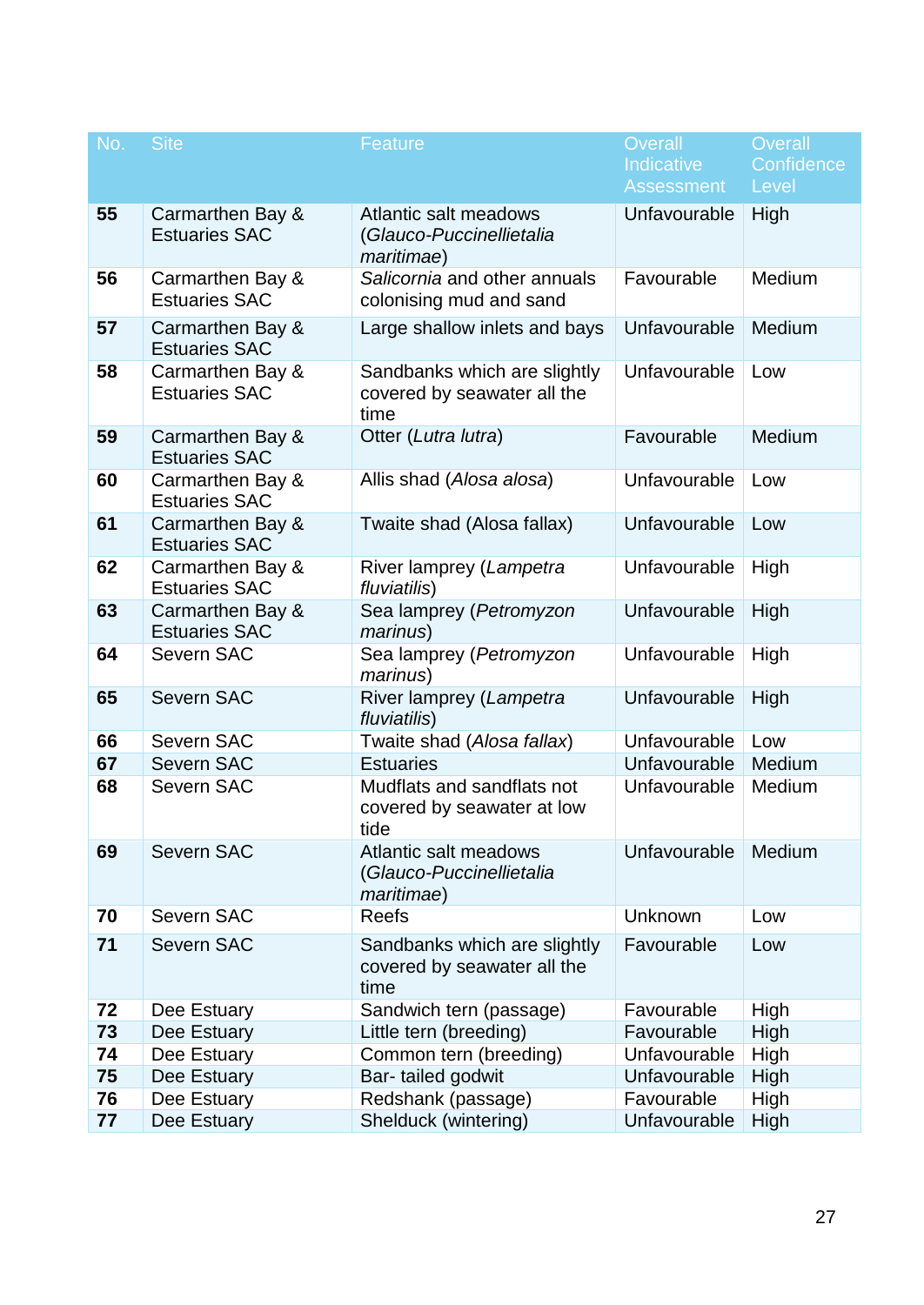| No. | <b>Site</b>                                          | <b>Feature</b>                            | <b>Overall</b><br>Indicative<br><b>Assessment</b> | Overall<br>Confidence<br>Level |
|-----|------------------------------------------------------|-------------------------------------------|---------------------------------------------------|--------------------------------|
| 78  | Dee Estuary                                          | Teal (wintering)                          | Unfavourable                                      | High                           |
| 79  | Dee Estuary                                          | Pintail (wintering)                       | Unfavourable                                      | High                           |
| 80  | Dee Estuary                                          | Oystercatcher (wintering)                 | Favourable                                        | High                           |
| 81  | Dee Estuary                                          | <b>Grey Plover (wintering)</b>            | Unfavourable                                      | High                           |
| 82  | Dee Estuary                                          | Knot (wintering)                          | Favourable                                        | High                           |
| 83  | Dee Estuary                                          | Dunlin (wintering)                        | Unfavourable                                      | High                           |
| 84  | Dee Estuary                                          | <b>Black-tailed godwit</b><br>(wintering) | Favourable                                        | High                           |
| 85  | Dee Estuary                                          | Curlew (wintering)                        | Favourable                                        | High                           |
| 86  | Dee Estuary                                          | Redshank (wintering)                      | Favourable                                        | High                           |
| 87  | Dee Estuary                                          | Assemblage                                | Favourable                                        | High                           |
| 88  | Liverpool Bay                                        | Red-throated diver                        | Favourable                                        | High                           |
| 89  | <b>Liverpool Bay</b>                                 | Common scoter                             | Favourable                                        | High                           |
| 90  | Liverpool Bay                                        | Assemblage                                | Unknown                                           | High                           |
| 91  | <b>Traeth Lafan</b>                                  | Oystercatcher (wintering)                 | Favourable                                        | High                           |
| 92  | <b>Traeth Lafan</b>                                  | Curlew (wintering)                        | Favourable                                        | High                           |
| 93  | <b>Traeth Lafan</b>                                  | <b>Great-crested Grebe</b><br>(wintering) | Unfavourable                                      | High                           |
| 94  | <b>Traeth Lafan</b>                                  | Red breasted merganser                    | Unknown                                           | High                           |
| 95  | <b>Traeth Lafan</b>                                  | Redshank                                  | Favourable                                        | High                           |
| 96  | Anglesey terns                                       | <b>Arctic Tern</b>                        | Favourable                                        | High                           |
| 97  | Anglesey terns                                       | <b>Common Tern</b>                        | Favourable                                        | High                           |
| 98  | Anglesey terns                                       | <b>Roseate Tern</b>                       | Unfavourable                                      | High                           |
| 99  | Anglesey terns                                       | <b>Sandwich Tern</b>                      | Favourable                                        | High                           |
| 100 | Aberdaron Coast and<br><b>Bardsey Island</b>         | Manx shearwater                           | Favourable                                        | High                           |
| 101 | Northern Cardigan Bay                                | Red throated diver (wintering             | Unknown                                           | <b>Not</b><br>applicable       |
| 102 | Skomer Skokholm and<br>the seas off<br>Pembrokeshire | Storm petrel                              | Unknown                                           | <b>Not</b><br>applicable       |
| 103 | Skomer Skokholm and<br>the seas off<br>Pembrokeshire | Lesser black-backed gull                  | Unfavourable                                      | High                           |
| 104 | Skomer Skokholm and<br>the seas off<br>Pembrokeshire | Manx shearwater                           | Favourable                                        | High                           |
| 105 | Skomer Skokholm and<br>the seas off<br>Pembrokeshire | Puffin                                    | Favourable                                        | High                           |
| 106 | Skomer Skokholm and<br>the seas off<br>Pembrokeshire | Assemblage                                | Favourable                                        | High                           |